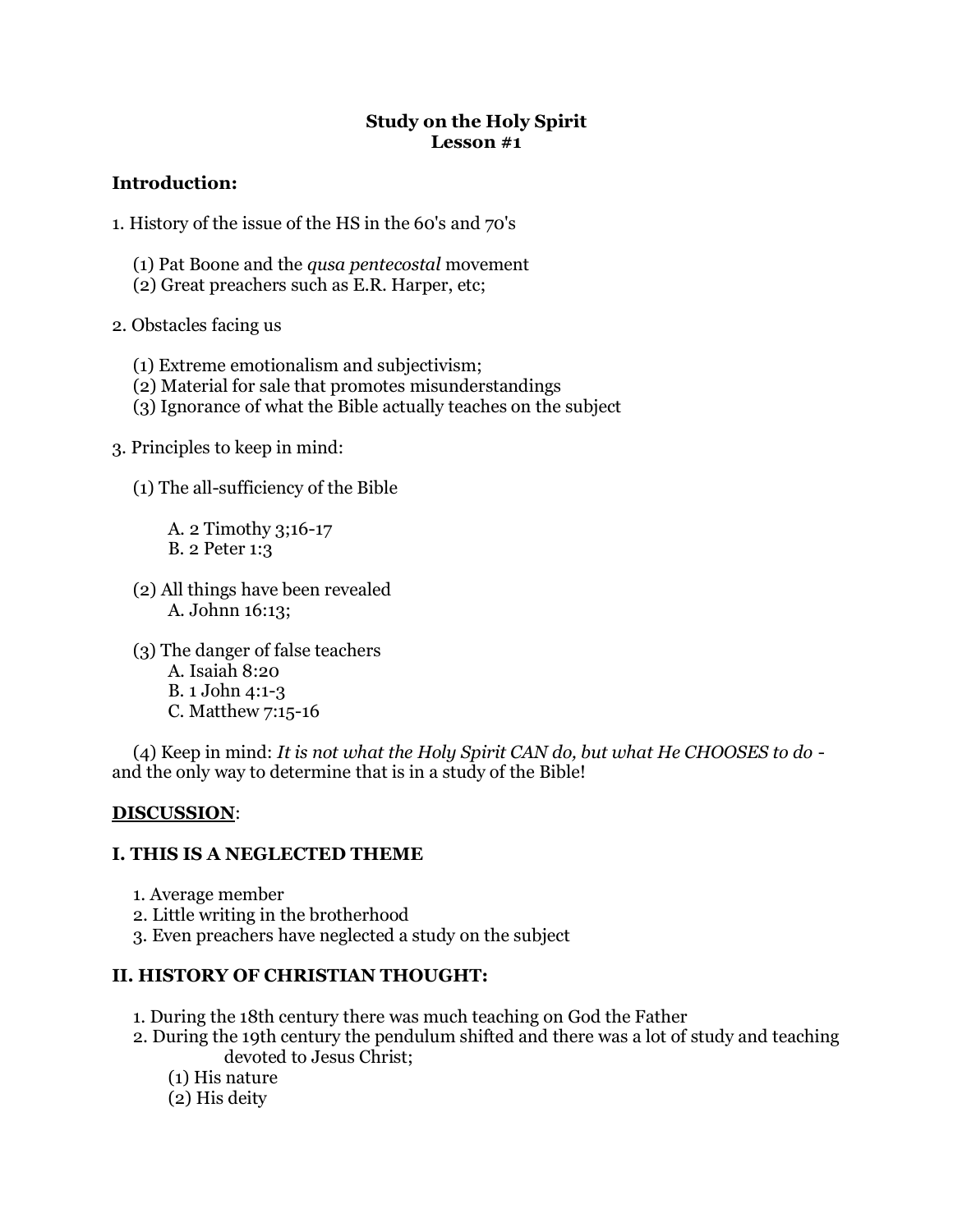- (3) The incarnation
- 3. The last century, and well into this one, the focus seems to be on the Holy Spirit
- 4. This is particularly interesting in view of the fact that our Lord said that the HS would provide things that glorify the Son;

# **III. HENCE, THE NEED FOR STUDY:**

- 1. All one need do is ask someone any question about the HS and he will receive various answers;
- 2. No other subject is surrounded with as many unwarranted opinions and false assumptions as the subject of the Holy Spirit;
- 3. Misconceptions regarding:
	- (1) His nature
	- (2) His work
	- (3) The indwelling
	- (4) The spiritual gifts
	- (5) Baptism of the Holy Spirit
	- (6) Blasphemy of the Holy Spirit
- 4. We cannot learn about the HS from nature, or mere observation or feelings;
- 5. In view of the importance of the subject, we need consult the Bible!

# **CONCLUSION:**

- 1. In order to facilitate this study we will do the following:
	- (1) Classes: Four days per week, to give outside study time to prepare report paper
	- (2) Arrangement: MTWT, or MTTF
- 2. We will divide our study into a wide variety of subject matter on the HS with the aim of making each lesson short and capable of being presented in a sermon setting or in a short class; this will enhance the flow of the class and the orderliness of the material.
- 3. With that in mind, we begin our study of the subject.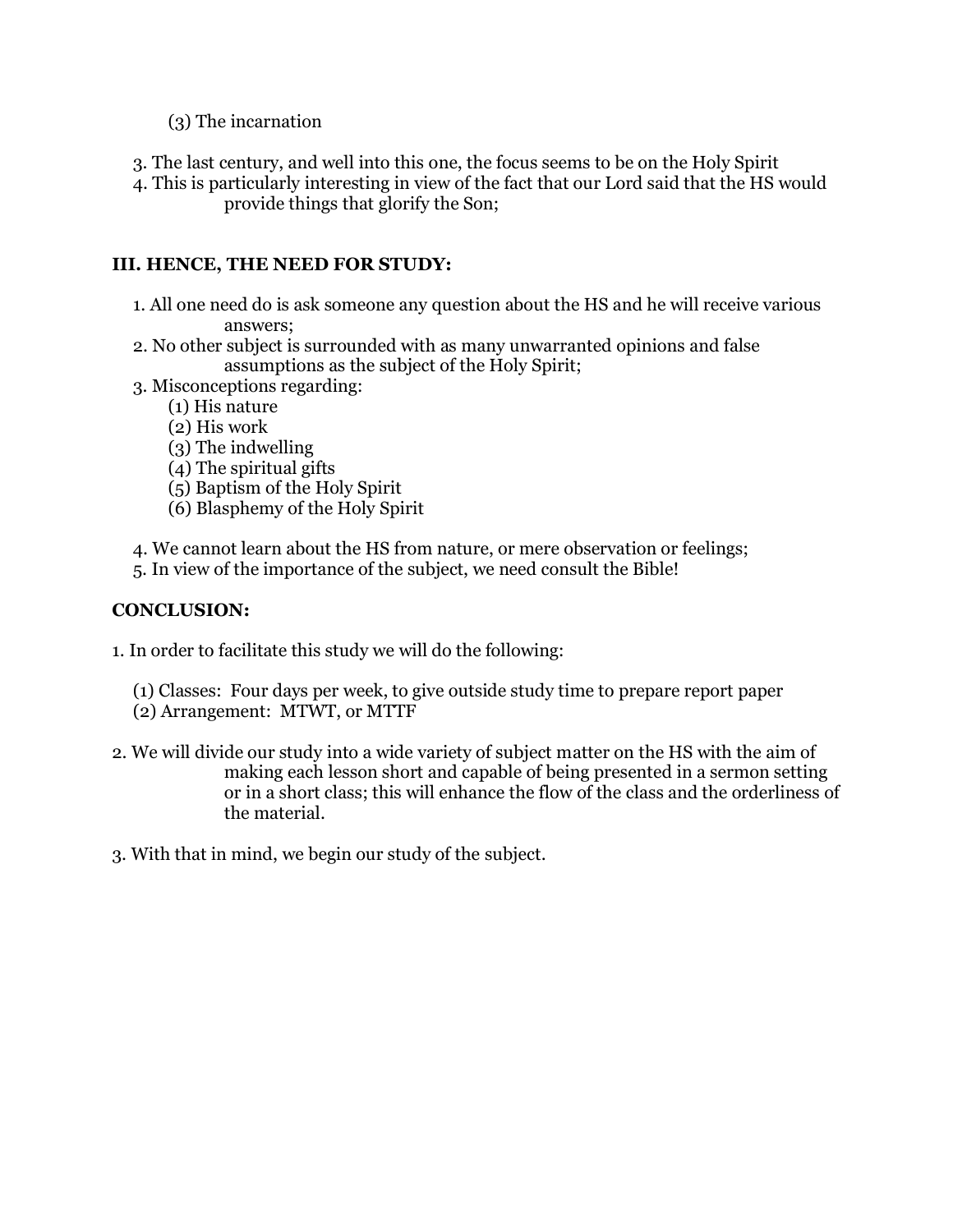### **The Nature of the Holy Spirit Lesson #2**

# **Introduction:**

- 1. John 16:13-14 Notice the use of "pronouns" to refer to the HS
- 2. A few cults and/or denominations teach otherwise:
	- (1) Jehovah's Witnesses: J22-426;
	- (2) The Mormons believe the HS is some kind of "force" or "power" and even
- 3. In this lesson we will deal with some personal character traits of the HS, titles, etc. that will provide us with enough information to formulate some conclusion regarding His nature and personality [adapted from John Priola's lectures on same, H64, pages 1 ff]

## **DISCUSSION:**

## **I. HEBREW AND GREEK WORDS:**

- 1. Behind the word *spirit* in the OT Hebrew words *ruwach* or *ruach*
	- (1) The word literally means "breath," or "wind"
	- (2) The word appears 378 times in the OT
	- (3) Not all occurrences are translated "spirit"
	- (4) Also translated "wind" "breath" "blast" "courage" "anger" etc
	- (5) When it is translated "spirit" not all occurrences are references to the Holy Spirit
	- (6) Sometimes the word "spirit" can refer to a person's *disposition* or *attitude*;
	- (7) Of course, CONTEXT is all important
- 2. In the NT *pneuma* is the Greek word translated "spirit" or "ghost"
	- (1) It occurs 379 times in the NT
	- (2) Not always a reference to the HS
	- (3) Consider the use of the word in these passages:
		- A. John 3:8
		- B. 2 Thess. 2:8
		- C. Phil 1:27 a spirit or disposition of mind
		- D. Acts 8:7 unclean or evil spirits
- 3. Some *specific* references to the HS
	- (1) Z.T. Sweeny cites OT references to the HS 88 times; these are contained in about half of the OT books;
	- (2) In the NT, Boles cites 264 references to the HS; referred to in 24 of the 27 books of the NT, with Philemon and 2 John, and 3 John being the exceptions;

# **II. NAMES AND TITLES OF THE HOLY SPIRIT**

- 1. According to one author (Sweeny):
	- (1) Of the 88 references in the OT, there are 18 names or titles applied
	- (2) The NT uses 39 names with various references to relationships, etc;
- 2. *His Names In Relation To His Character:*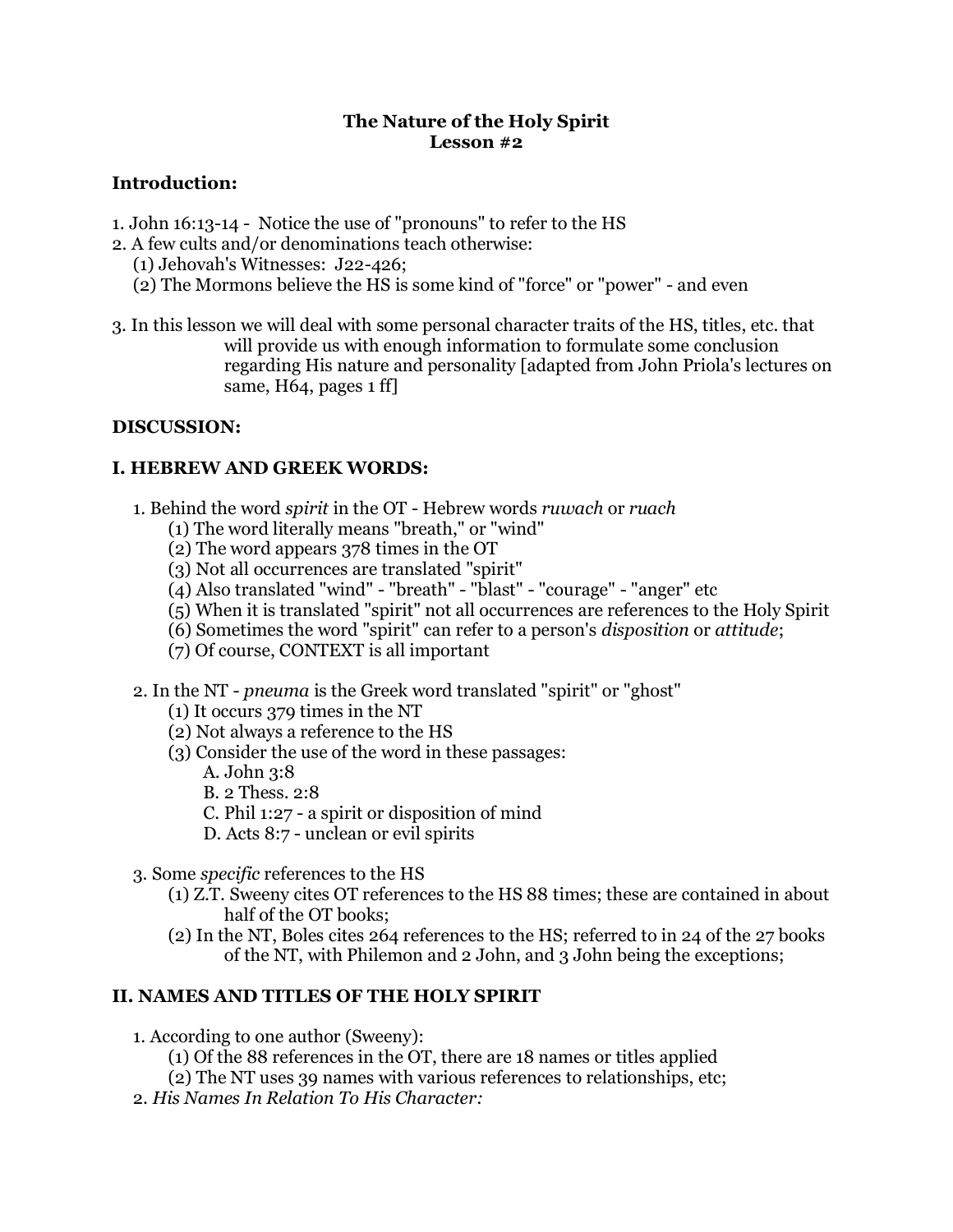- (1) *Holy* Spirit the word "holy" suggesting His absolute moral purity and perfection;
- (2) The Old English uses the words "Holy Ghost" an old form of "holy guest" -
- (3) *Spirit of Truth* John 14:17; John 15:26; John 16:13
	- A. Because of the *integrity* of His testimony;
	- B. Because He guided the apostles into all truth;

## 3. *His Names In Relation To His Nature*:

- (1) He is simply called "spirit" -
- (2) "Spirit of life" Romans 8:2
- (3) "Spirit of grace" Heb 10:29
- (4) "Eternal Spirit" Heb 9:14
- (5) "Spirit of glory and of God" 1 Peter 4:14
- 4. *His Names In Relation To The Father*:
	- (1) "Spirit of God" Gen. 1:2; Matt. 3:16; 1 Cor. 2:11
	- (2) "Spirit of the Living God" 2 Cor. 3:3
	- (3) "Spirit of the Lord" Acts 8:39; Lk. 4:18; 2 Cor. 3:17
	- (4) "Spirit of our God" 1 Cor. 6:11

## 5. *His Names In Relation To The Son*:

- (1) "Spirit of Christ" Rom. 8:9; 1 Peter 1:11
- (2) "Spirit of His Son" Gal. 4:6
- (3) "Spirit of Jesus Christ" Phil. 1:19
- 6. *His Names In Relation To Man*:
	- (1) "Spirit of adoption" Rom. 8:15
	- (2) "Holy Spirit of promise" Eph. 1:13

### **III. THE HOLY SPIRIT IS A PERSON:**

- 1. Errors on the part of denominations, and even some of our brethren misconceive of Him as a "force" or "disposition" - rather than a real person!
- 2. *His actions demonstrate His personality*:
	- (1) The Spirit speaks Matt. 10:19; Acts 13:2; 1 Tim. 4:1
	- (2) The Spirit commands Acts 8:29; Acts 10:19-20;
	- (3) The Spirit forbids Acts 16:6-7;
	- (4) The Spirit teaches and brings to remembrance John 14:26
	- (5) The Spirit guides, speaks and hears John 16:13-14
	- (6) The Spirit divides or distributes 1 Cor 12:11
	- (7) The Spirit searches 1 Cor. 2:11

# 3. *His attributes demonstrate His Personality*:

- (1) The Spirit has a *mind* Rom. 8:28
- (2) The Spirit has *intelligence* 1 Cor. 2:10-11
- (3) The Spirit has *affections* Rom. 15:30
- (4) The Spirit has *a will* 1 Cor. 12:11;
- 4. *His personality is demonstrated by what is ascribed to Him*:
	- (1) Note that these things cannot be said of some *force* or some *power* such as electricity, etc;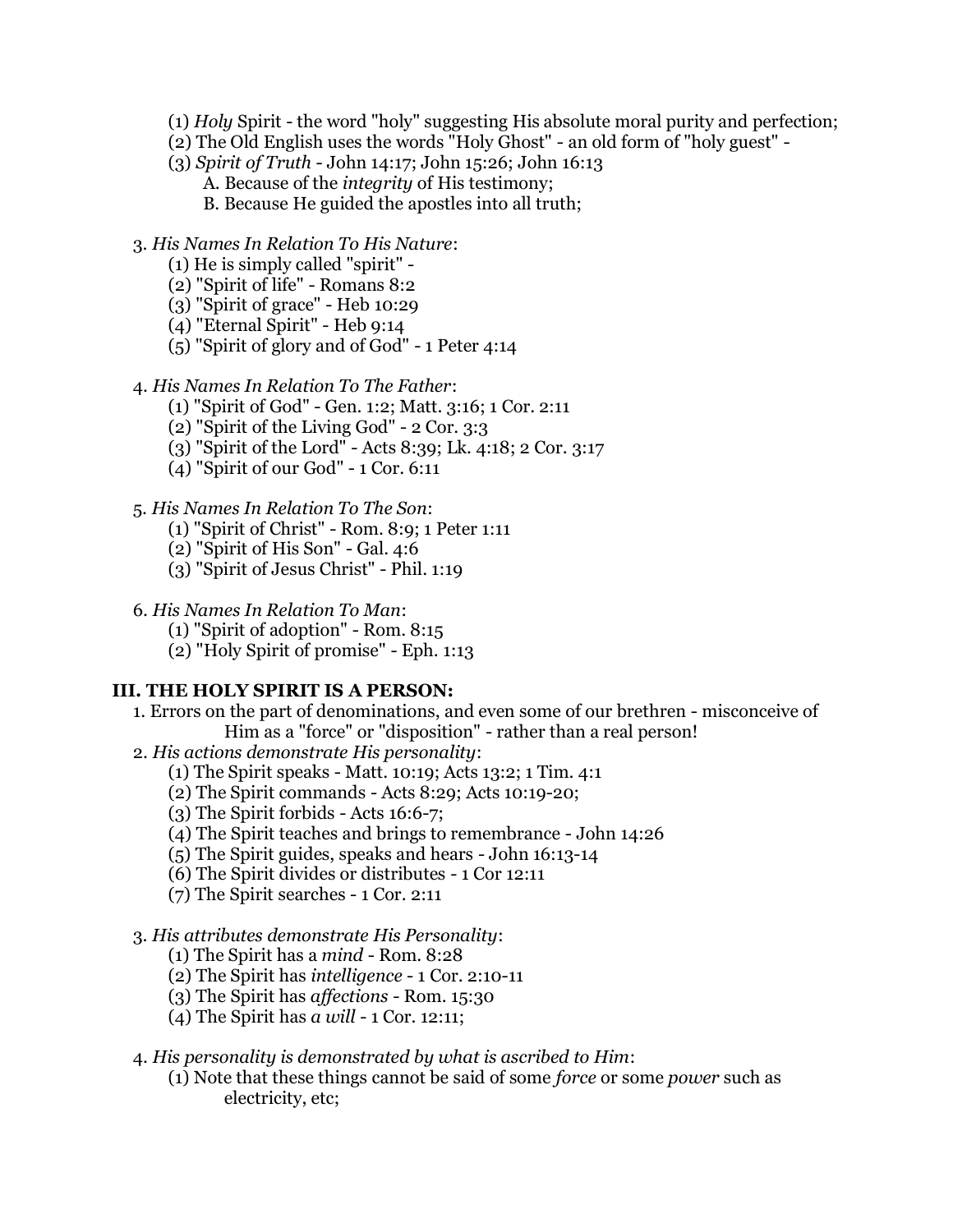- (2) The Spirit can be *resisted* Acts 7:51; of course, to reject the message of inspired men is to reject the Spirit;
- (3) The Spirit can be *grieved* Eph. 4:30
- (4) The Spirit can be *lied to* Acts 5:3
- (5) The Spirit can be *blasphemed* or *spoken against* Matt. 12:32;
- (6) The Spirit can be *despised* or *insulted* Heb 10:29
- 5. *His associations demonstrate His personality*:
	- (1) This is one way to demonstrate by placing Him in juxtaposition to, or combining Him with other persons;
	- (2) For example, when Jesus spoke of baptizing in the name of the Father, Son and Holy Spirit, He indicates that, like the Father and Son, the HS is a person;
	- (3) Cf. Acts 15:28 "It seemed good to the HS, and to us" hence, the HS capable of the same thoughts and ideas as the apostles;
	- (4) Cf. 2 Cor. 13:14;

# **IV. THE HOLY SPIRIT IS DEITY:**

- 1. Preliminary:
	- (1) If the HS is *deity*, it stand to reason that the HS is a person, having the same character traits as the Father and the Son.
	- (2) Put in the form of logical statement we would have:

All entities possessing traits of deity are entities that are personal in their nature The Holy Spirit possess traits of deity Therefore the HS is personal in nature.

- 2. *His deity is demonstrated by passages that refer to Him as God:*
	- (1) Our English word "God" simply means "divine" or "deity"
	- (2) The Greek word *'theos'* may be used qualitatively and/or quantitatively;
	- (3) Example: John 1:1-2
	- (4) Hence, since the word "God" means deity, if the HS is referred to as "God" then the HS is divine
	- (5) Consider Acts 5:3-4
	- (6) Consider John 14:16
		- A. First, they already had a comforter Jesus; in order to be promised *another* it is implied they already had *one* comforter;
		- B. Second, the promised comforter would be *of the same kind* as per the meaning of the Greek here - as opposed to another of a *different kind*.
		- C. The word "Comforter" appears five times in the Scriptures cf. John 14:16; 16; 15:26; 16:7; and 1 John 2:1;
		- D. Four times it is translated "Comforter" and once (in 1 John 2:1) it is translated "advocate"
		- E. Conclusion: Since the Comforter promised is of the same kind as the one they already had, and since the one they already had was Jesus, and since Jesus is God, then the Comforter that was promised is God!
- 3. *This deity is demonstrated by His actions:*
	- (1) He had a part in the creation Genesis 1:2; Psalms 104:30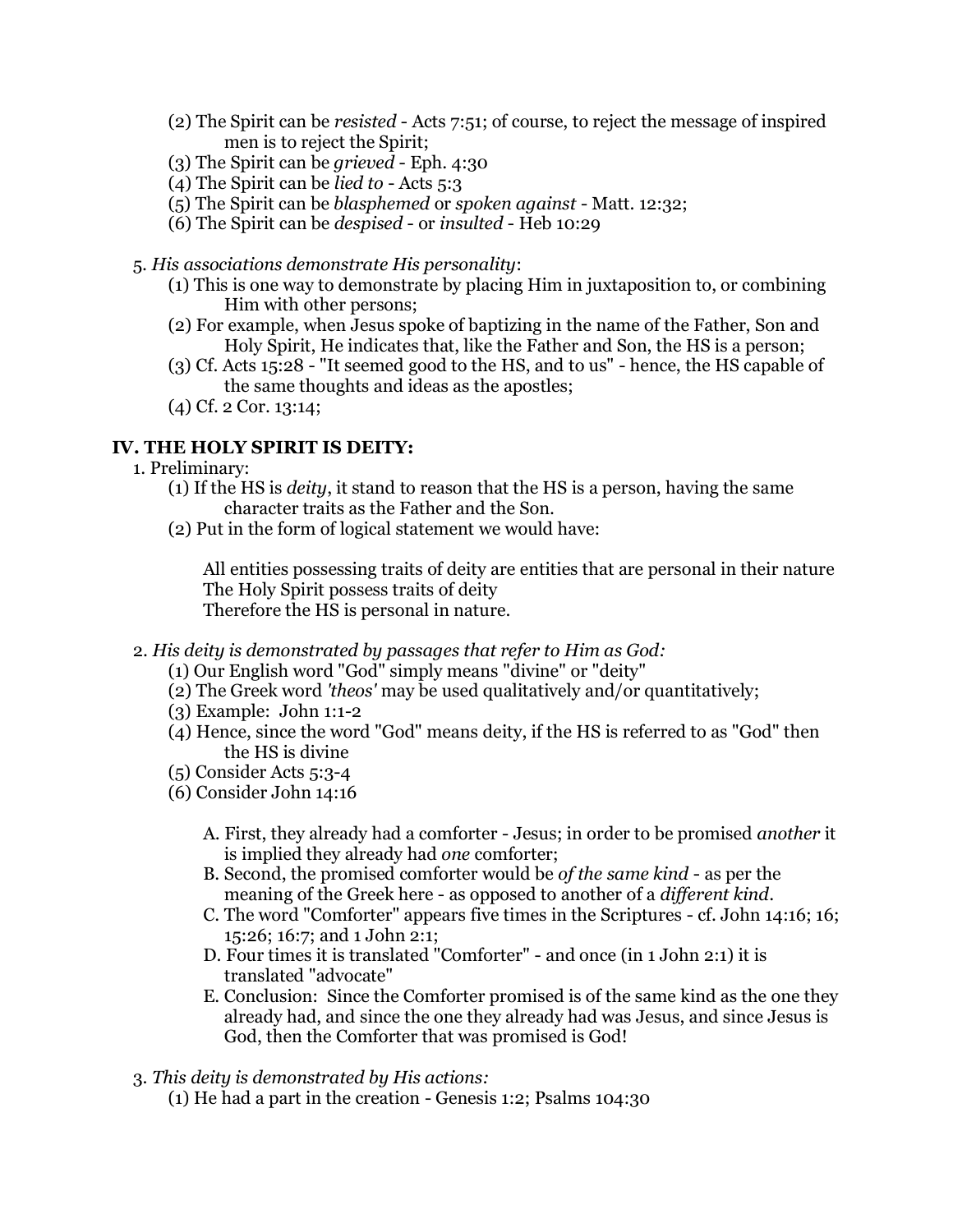- (2) He had a part in redemption
	- A. Whereas God was the *designer* (Gal 1:4; 1 John 4:14; Eph. 3:10-11);
	- B. The Son was the *executor* or *builder* Heb. 2:9; Heb. 12:2; 1 Pet. 1:18-19; Rev. 5:9;
	- C. The HS revealed that gospel plan 2 Pet. 1:21; 1 Cor 2:9-13;

### 4. *His deity is demonstrated by His attributes*:

- (1) He is *eternal* Heb 19:14;
- (2) He is *omnipotent* Luke 1:35;
- (3) He is *omniscient* 1 Cor. 2:10-11
- (4) He is *omnipresent* Psalms 139:7-16

#### **V. THE THIRD PERSON IN THE GODHEAD:**

- 1. The word *"Godhead"*
	- (1) Appears three times in our English Translation: Acts 17:29; Rom. 1:20; Col. 2:9)
	- (2) There are three different words translated *"Godhead"* in these occurances:
	- (3) First, *'theios'* this word means *"divine, deity"* the general word;
	- (4) Second, *'theiotes'* "divinity, divine nature" or "the divine attributes; the divine nature" (Vine) - such as omnipresence, omniscience, etc;
	- (5) Third, *'theotes'* "the essence of God; the personality of God" goodness, kindness, longsuffering, just, etc.
	- (6) Thus, the "Godhead" would the divine nature, essence, and attributes that make a personage divine, or God!
- 2. There is One God:
	- (1) Deut 6:4; James 2:19;
	- (2) Keep in mind that "God" means "divine" or "deity" So, when these passage teach there is *'one God'* they are saying, there is "one divine nature, or one divine essence"
	- (3) The question remains, therefore.....
- 3. *How many posses this divine nature?*
	- (1) Caution: we may never fully understand the full interrelational nature of the Godhead.... but we take what has been revealed as being absolutely truthful on the matter - after all, *THE ONLY WAY WE COULD KNOW OF THE NATURE OF GOD IS BY WHAT IS CONTAINED IN THE SCRITPURES!*
	- (2) The very first mention of "God" indicates a plurality of personalities: A. Genesis 1:1;
		- B. *"Eloheim"* all linguistic sources admit that this is *plural* in number;
		- C. The word appears more than 2500 times in the OT
		- D. It is commonly associated with a singular verb;
		- E. Cf. Genesis 1:26
		- F. This important observation *the very first time the word God appears in the Bible it uses a word that stresses the unity of the one God while allowing for a plurality of Persons, with each possessing the divine nature*.
		- G. This is the word that GOD USED -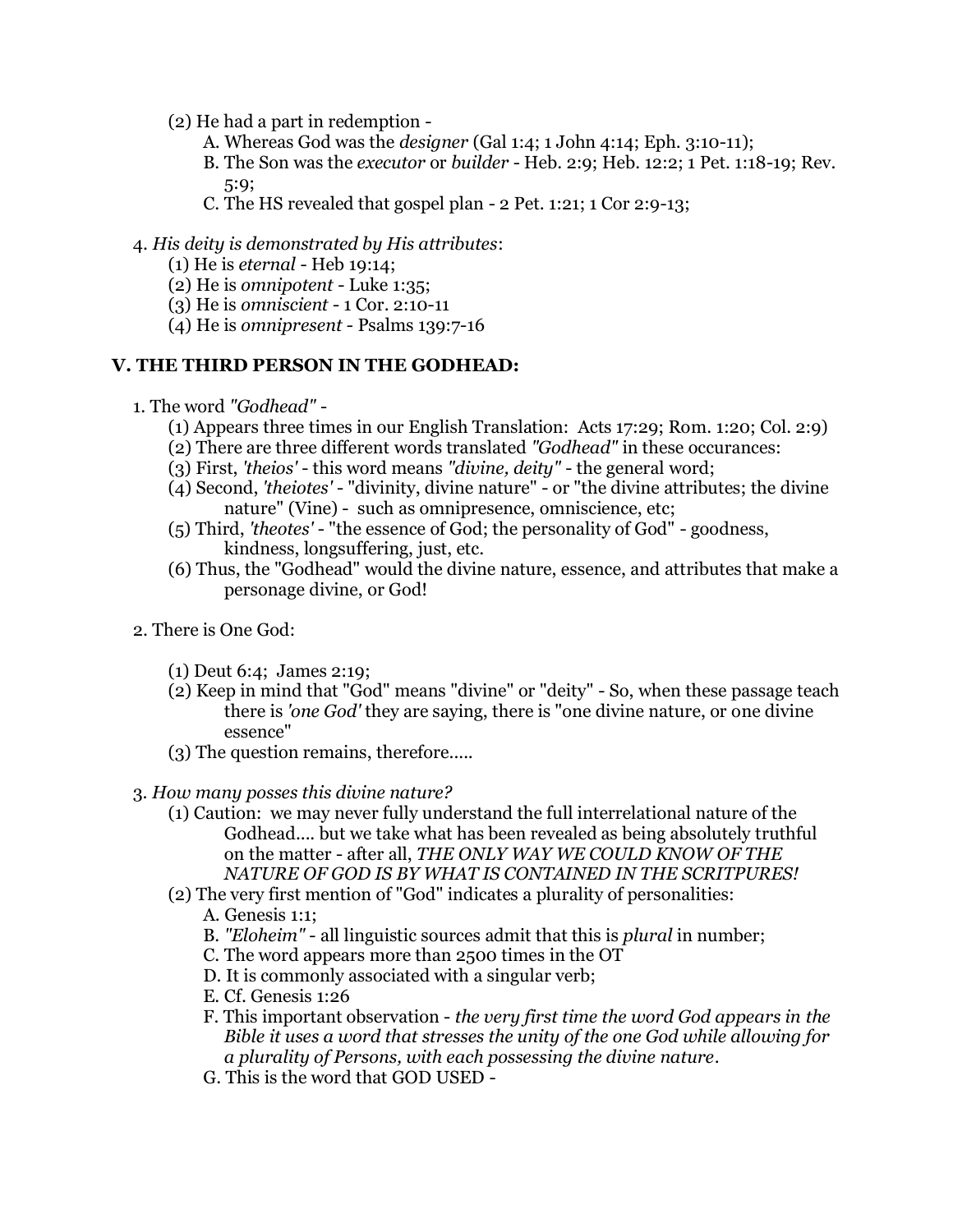- (3) While the word *'Eloheim'* convey both the idea of unity and plurality, it *does not* reveal the precise *number of personages* possessing that divine nature!
- (4) Thus, we learn the following when we examine the Scripture
	- A. The Father is God John 3:16
	- B. The Son is God Heb. 1:8
	- C. The Holy Spirit is God Acts 5:3-4;

### 4. *Are The Members of the Godhead the Same or Different Persons?*

- (1) Our choices:
	- A. The Father, Son and HS are distinct thus three persons in the Godhead;
	- B. Two of the three are the same thus two persons in the Godhead;
	- C. All three are the same person then only one who possess the divine nature;
- (2) It is this 3rd choice that the Pentecostal Oneness denomination champions namely that God *manifested* Himself in three distinct ways, through three time periods:
	- A. Mode 1 God the Father to the Patriarchs of old, and in Judaism;
	- B. Mode 2 God the Son to the 1st Century Jews;
	- C. Mode 3 God the Holy Spirit to the end of the age;
- (3) The problems with *modalism*:
	- A. Who was in charge of the universe when God, the Son, was gestating in the womb of Mary?
	- B. When did the *metamorphosis* take place in which the *Divine Nature* transferred from God the Father to God the Son?
	- C. To whom did men pray when God, the Father of Abraham and Isaac, had ceased to exist as the Father and became the Son?
	- D. To whom did Jesus pray during the days of His flesh? cf. Matt 3:17; Matt 17:5; John 12:28-29;
	- E. Was Jesus a *schizophrenic*? Did He go about talking to Himself?
	- F. And what about John's statement in 1Jn\_2:22?

# 5. *The Biblical Basis for the Doctrine of the Trinity*:

- (1) What about the OT?
	- A. The OT does not address this triune nature of the Godhead
	- B. It is only in light of the NT that this trinitarian view of God comes into focus;
	- C. There are, however, two items that "hint" at a multiplicity of personages in the OT;
	- D. The first of these, as mentioned above, is the word *Eloheim*;
	- E. The second has to do with some passages regarding God;
	- F. For example, Isa 6:1 ff the use of "holy, holy, holy"
	- G. Isaiah 6:9 "who will go for US"
	- H. Isaiah 48:16 makes a distinction between God and His Spirit;
- $(2)$  Joh  $8:13-18$  POINT:
	- A. Jesus argues that His testimony satisfies the requirements of the Law of Moses in that it provides two witnesses the law required (Deut. 19:15). He is one witness; the Father is the other;
	- B. Jesus is "not alone" if He is *not* alone, then it is imperative that God was with Him - thus at least two persons in the Godhead.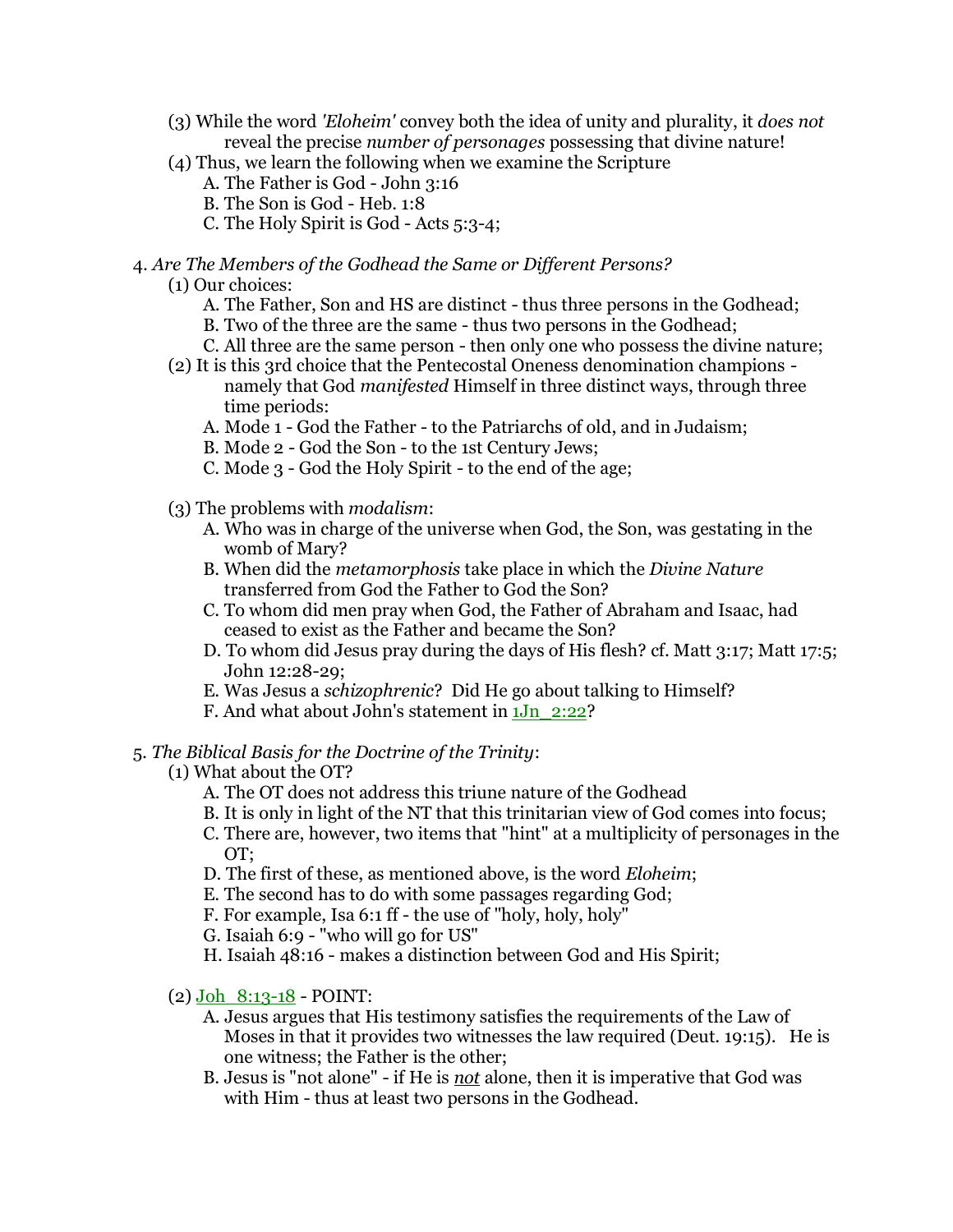- (3) John 8:54 POINT: How could God the Father "glorify" God the Son, unless it be two distinct personages?
- (4) Matthew 16:18 POINT: God the Father made known to Peter the bedrock truth regarding the deity and work of Christ;
- (5) 1 Corinthians 6:19; 1 Corinthians 3:16 POINT: God gave us our bodies; the HS indwells in the Christian;
- (6)  $Joh_14:16$  POINT: to Whom would Jesus pray? Himself? Also, the Father, the Son, and the HS all appear in this verse;
- (7) Matthew 28:18-20 POINT: name of the Father, Son and HS "Of special interest is the fact that each of the nouns - Father, Son and HS - is preceded by the definite article rendered "the." In Greek grammar, when a series of nouns is joined by the conjunction "and" (kai), if an article commences the series, but is missing from the subsequent nouns, then the nouns stand as a further description of the initial subject. This is known as "sharps rule" - On the other hand, when the article is repeated before each noun, the *distinctiveness of each* thing or person is emphasized. Father, Son and Holy Spirit are thus not merely three qualities of the One-Person God, as alleged by the UPC. Rather, *the* Father, *the* Son, and *the* Holy Spirit are three separate divine Persons.
- (8) John 5:17 POINT: The Father works....the Son Works.... if One Person, it would be improper to make such a statement. One would simply say, "I work," or "I have worked," etc.
- 6. *The "One God" of Deuteronomy 6:4 Does Not Prevent "Three" in the Godhead*:
	- (1) Hebrew word *echad* this "reflects a compound unity (Gen. 2:24) while recognizing diversity within that oneness;
	- (2) Obviously, God cannot be both *one* and *three* IF THE NUMBERS ARE EMPLOYED IN THE SAME SENSE
	- (3) Cf. "husband and wife" are said to be "one" Eph. 5; Matt. 19:6;
	- (4) Paul said he and Apollos were one 1 Cor. 3:6-8;
	- (5) John 10:30 "I and my Father are one"
		- A. It does not say, "I and my Father are one person"
		- B. cf. John 17:20-22 the prayer and analogy;

### **CONCLUSION**:

- 1. This lesson concentrated on the Nature of the HS
- 2. The HS is not an "it" or some "force" or mere "wind"
- 3. The HS is a person with distinct personality traits separate from the Father and the Son;
- 4. With this proper understanding of the nature of the HS we are in a better position to examine the work of the HS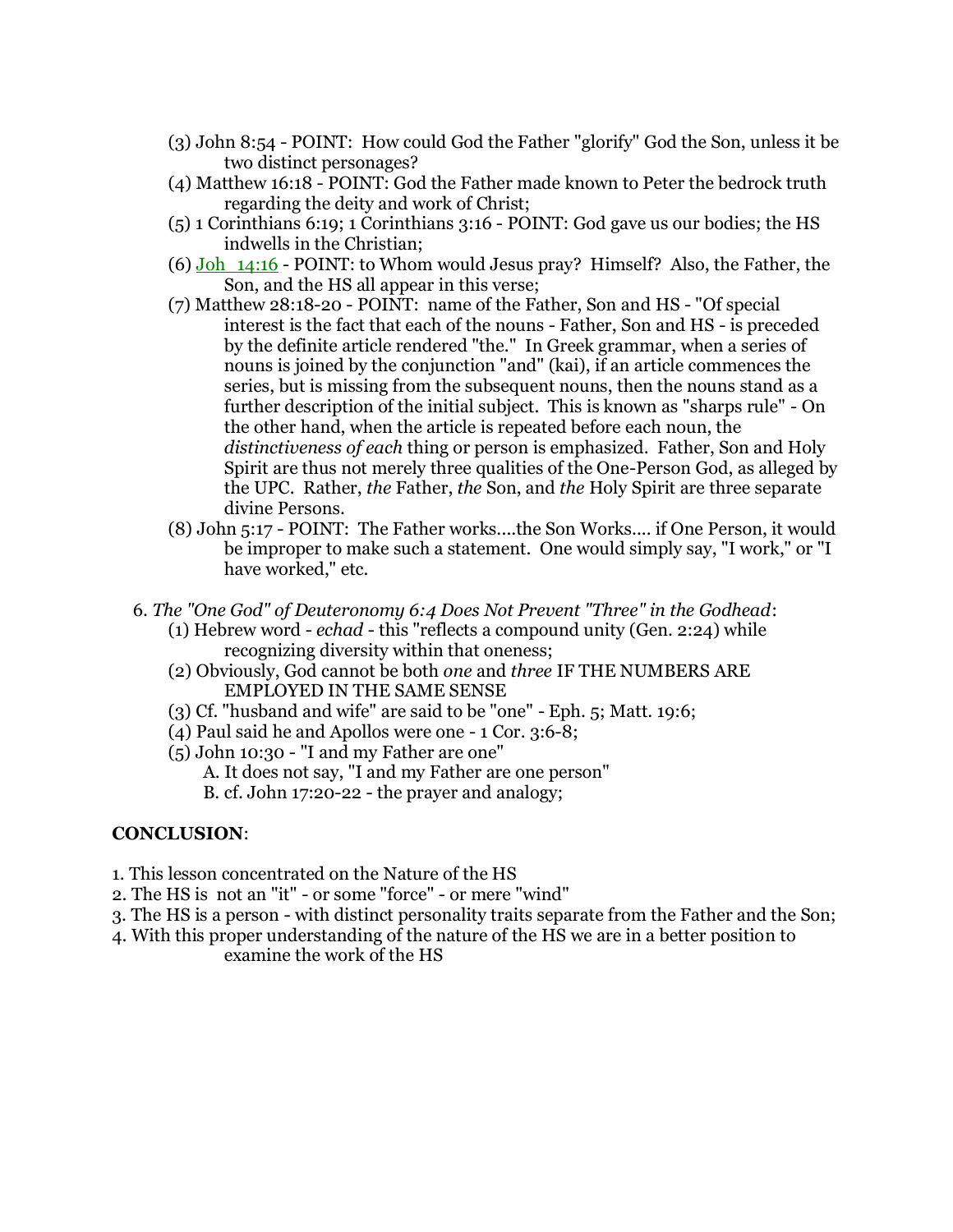## **The Work of the Holy Spirit Lesson #3**

# **Introduction:**

- 1. By "the work of the Holy Spirit" we focus upon what He does in our behalf:
	- (1) Of course, He played a role in the creation Genesis 1;
	- (2) But, His primary focus is in the NT and the "work of redemption"
- 2. In this lesson we will simply set forth some preliminary remarks that will be clarified in subsequent lessons
- 3. With that in mind, we make the following observations

# **DISCUSSION**:

- **I. OBSERVATION #1 - We are not concerned so much with what the Holy Spirit CAN do, but what He CHOSES to do**
	- 1. For example: Various denominational groups believe in the ongoing presence of the Spiritual gifts, and the ability to perform miracles;
	- 2. Any attempt to show that the miraculous age has long since passed is resisted with such statements as:
		- (1) "You deny the power of God"
		- (2) "You are resisting the Holy Spirit"
		- (3) "You limit the power of the HS"

## **II. OBSERVATION #2** - **The only way we can know anthing about the work of the Holy Spirit is through the word of God which He has given to us**

- 1. The relation of the Holy Spirit and the Word of God is an important one
- 2. We are NOT using the word "Word" in reference to Christ as in John 1:1-3
- 3. By "Word of God" we are focusing on that which has been revealed
- 4. First, *the Holy Spirit used Words to communicate to man the will of God*:
	- (1) Words are vehicles of thought thought CANNOT be expressed except it be with words!
	- (2) The prophets often wrote, "Thus *saith* the Lord" WORDS!
	- (3) cf. 2 Samuel 23:1-2;
	- (4) cf. Isa. 1:1-2;
	- (5) cf. 2 Peter 1:21;
	- (6) cf. Mark 12:36;
	- (7) Acts 28:25
	- (8) cf. 1 Timothy 4:1
	- (9) Matt. 10:20;
	- (10) John 16:13-15
	- (11) 1 Corinthians 2:10-13
- 2. Second, *this dispensation might be said to be that of the HS*:
	- (1) God first dealt with the Patriarchs of old directly, through dreams and visions cf. Heb. 1:1-2; and the law of Moses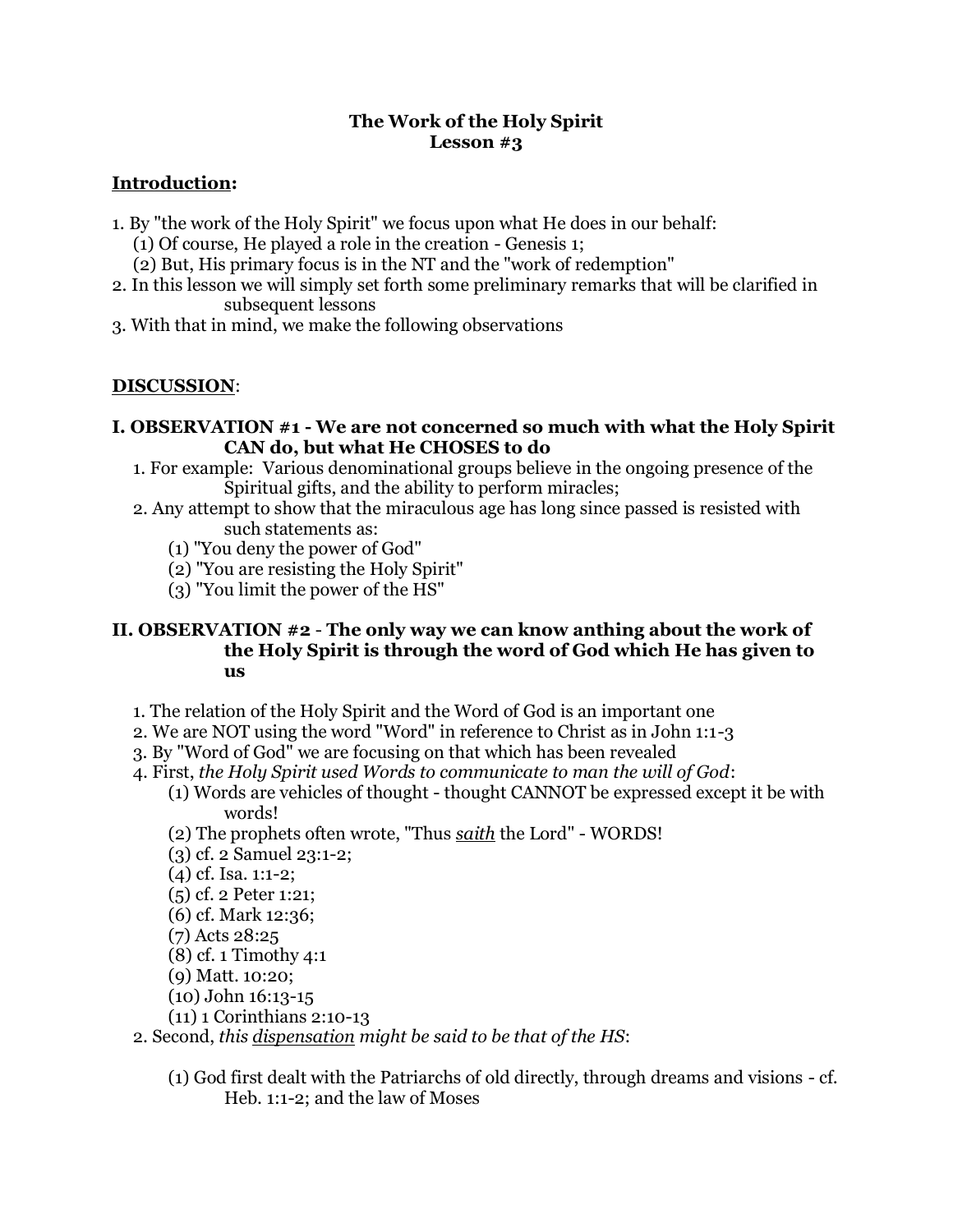- (2) God then dealt with Israel directly and the gentile world indirectly through the coming of Christ
- (3) Following the ascension of Christ, the HS played the foremost role in revealing the truth;
- (4) Caution: we must not over-emphasize the role of the HS to the neglect of focusing on Christ - the very thing the HS came to do;

#### 3. Third, *the Holy Spirit and the word are inseparable*:

- (1) So far as the *instructions* of the HS are concerned, you cannot separate the work of the HS from the word of God;
- (2) cf. James 1:18; Psalms 19:7; Heb. 4:12;
- (3) Notice the following chart comparing the work of the HS and the work of the word:

| <b>Holy Spirit</b>        | Action            | Word of God              |
|---------------------------|-------------------|--------------------------|
| <u>Gen 1:2</u> ; Job 33:4 | In Creation       | <u>Heb 1:3; 2Pe 3:5</u>  |
| <u>Neh 9:30</u>           | Instructs         | <u>2Ti 3:16-17</u>       |
| $Joh$ 3:5                 | <b>Begets</b>     | 1004:15                  |
| <u>Joh 3:5</u>            | Birth             | <u>1Pe 1:23</u>          |
| John 3:8                  | Born of           | 1 Pet. 1:23-25           |
| <u>Joh 6:63</u>           | Quickens          | <u>Psa 119:50</u>        |
| John 14:26; 1 Cor 2:13    | Teaches           | John 6:45                |
| <u>Joh 16:8</u>           | Convicts          | <u>Tit 1:9</u>           |
| <u>Act 9:31</u>           | Comforts          | <u>1Th 4:18</u>          |
| <u>Rom 5:5</u>            | Gives love        | $1Jn$ 2:5                |
| 1 Cor. 6:11               | Saves             | Acts 11:14               |
|                           | Washes            | Eph. 5:26                |
| 1 Cor. 6:11;              |                   |                          |
| <u>2Th 2:13</u>           | <b>Sanctifies</b> | <u>Joh 17:17</u>         |
| Rom. 8:11; Eph. 5:19      | Dwells in         | Col 3:16                 |
| Eph. 3:16                 | Strengthen        | Deut 11:8                |
| Rom. 8:14                 | Leads             | Psa. 119:105             |
| 1 John 5:6-8              | Spirit is truth   | John 17:17               |
|                           | Witness           | Heb 10:15; Jer. 31:31-34 |
| Rom 15:13                 | Power of          | Heb 1:3                  |
|                           |                   |                          |

- 4. "No man can intelligently and successfully affirm himself to be conscious of a divine fiat of the Holy Spirit that is not expressed by the word of God
- 5. This leads, then, to the next observation.

# **III. OBSERVATION #3** - **Any "mystical," "better-felt-than-told" experiences, "dreams," etc. must be rejected in light of the previous point!**

- 1. "O Jehovah, I know that the way of man is not in himself: it is not in man that walketh to direct his steps" (Jer. 10:23)
- 2. We must let our hope rest upon the word of God
- 3. As opposed to "subjective" thinking:
	- (1) As humans we wrestle with your feelings;
	- (2) If these "feelings" are "nudges" from the HS, how can we verify that?
	- (3) If we believe that one or more of them are placed there by the HS, how do we know which ones?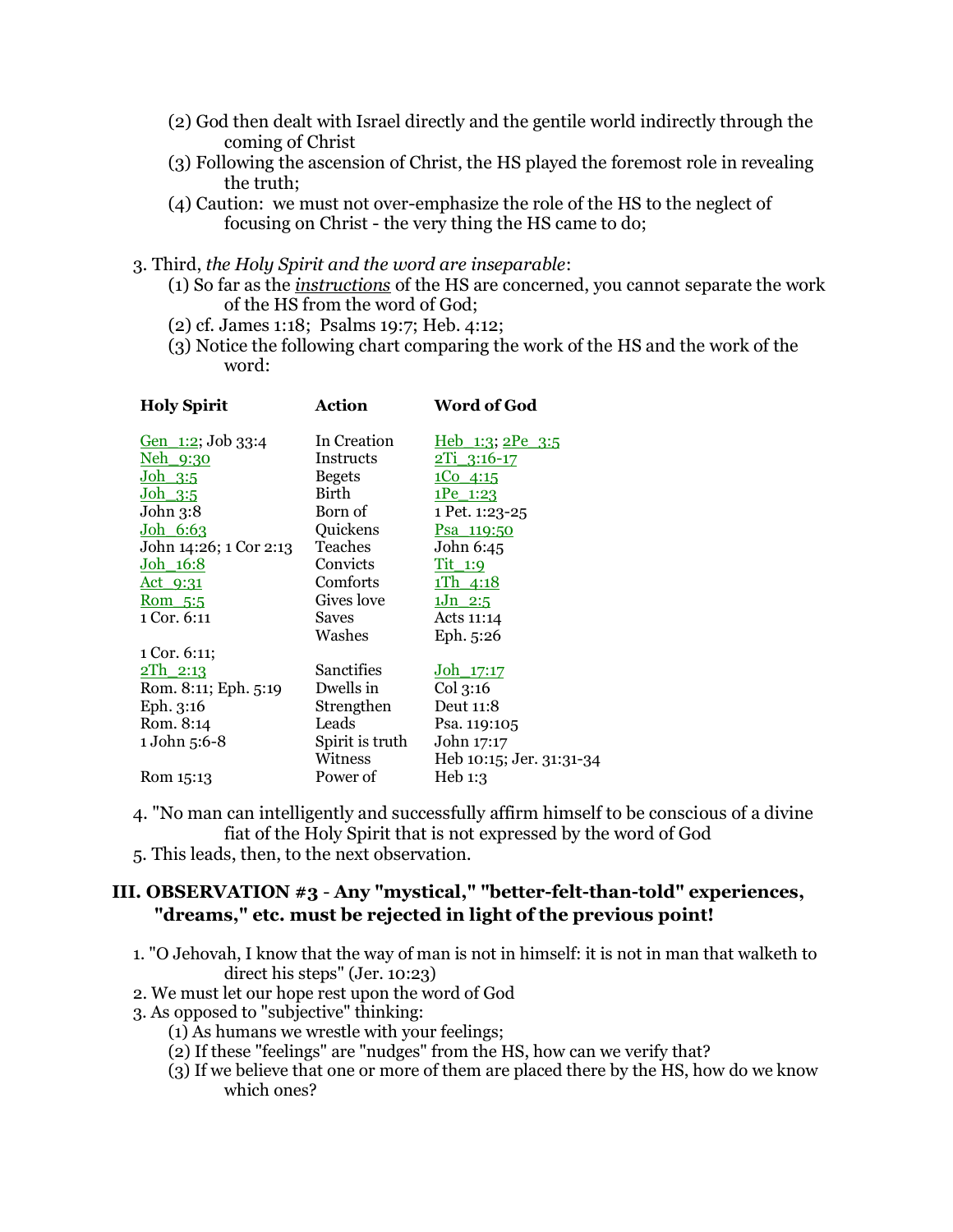- (4) "The person who is guided by emotions placed there by some imagined spiritual source has an unverifiable guide"
- (5) He selects the one he prefers to follow and calls it the one placed there by the HS.
- (6) Thus he follows the one he wants to pursue without having the ability to verify any particular leading as placed there by the HS.
- (7) It feels good, and by convincing himself God's Spirit is guiding him, he goes the way he wants to go without any way of knowing it is really the way the Spirit directs him.

## **CONCLUSION**:

1. We make these observations to better prepare us for our examination of the work of the HS in different areas.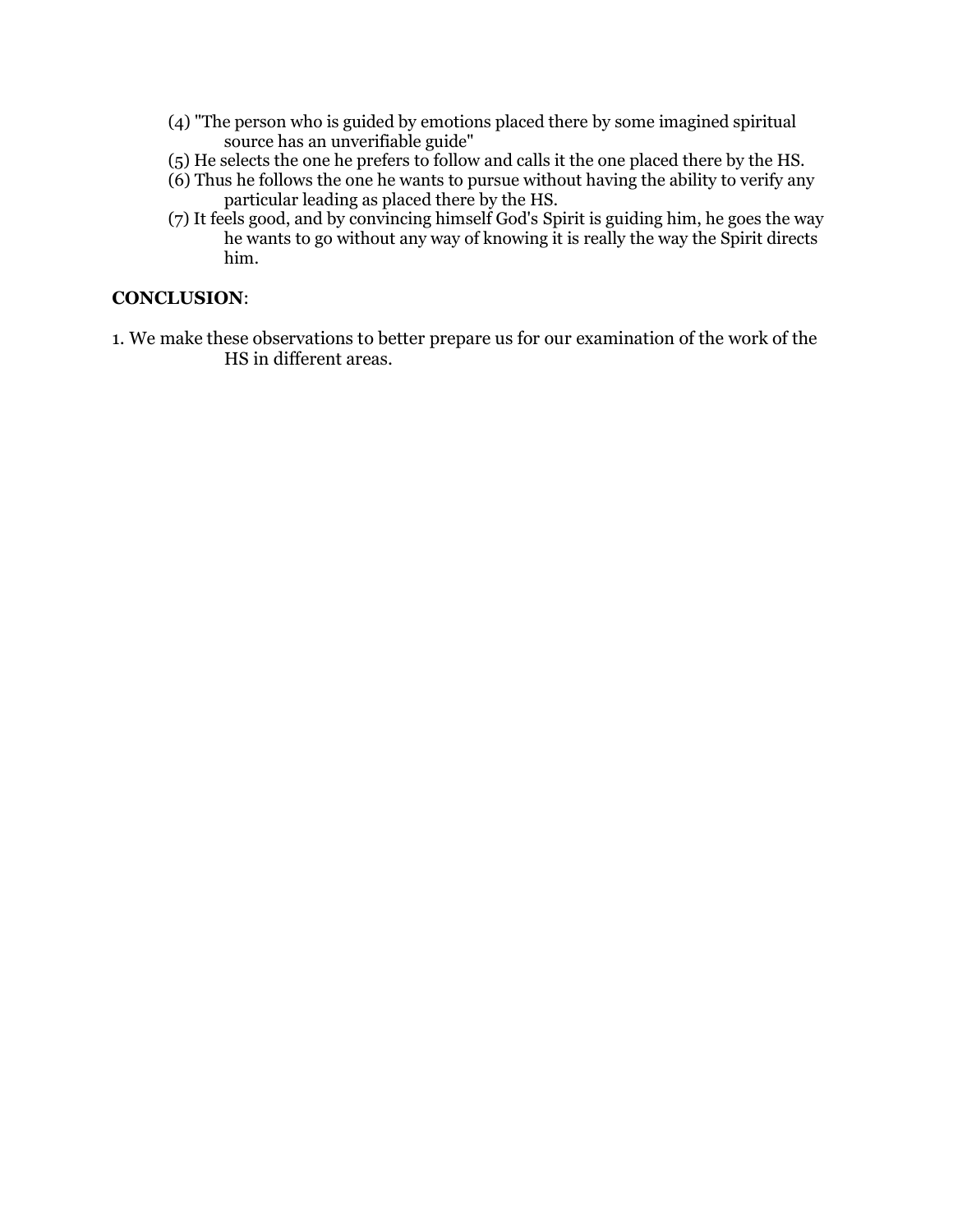#### **A Study of 1 Corinthians Chapter Two Lesson #4**

#### **Introduction:**

- 1. A good study of this chapter will enhance one's understanding of the work of the Holy Spirit in matters relating to revelation and inspiration;
- 2. We will approach this lesson in our series on the Holy Spirit in a "commentary" or "verse by verse" approach to the passage;
- 3. An outline will help keep this passage in its context:
	- II. The Doctrinal Section, 1;10-15:58
		- 1. Matters pertaining to division within the church, 1:10-4:21
			- (1) The situation in Corinth, 1:10-17
			- (2) The wisdom of preaching the cross of Christ, 1:18-2:26
				- A. It stands contrary to the wisdom of the world, 1:18-25
				- B. It is designed to put to shame the "wise" of the world, 1:26-31;
				- C. It is demonstrated in Paul's past experience with the Corinthians, 2:1-5;
				- D. It is the wisdom revealed from heaven, 2:6-16
					- (a) The fact of its revelation, 2:6-9;
					- (b) The manner of its revelation, 2:10-16

#### **DISCUSSION:**

#### **I. The Fact Of Revelation, 2:6-9**

- 1. An overview of these four verses In these verses we learn:
	- (1) It (the wisdom which the apostles spoke) is spoken among them that are full-grown;
	- (2) It is NOT a wisdom of the world; it did not come from this world nor the rulers of this world;
	- (3) It is something that has been hidden;
	- (4) It was foreordained before the worlds;
	- (5) It is for our glory;
	- (6) The rulers of this world were not aware of it;
	- (7) Their ignorance led to their crucifying Christ;
	- (8) This revelation was foretold by the prophets;
- 2. It is essential to identify the nouns and pronouns in this chapter:
	- (1) Who is included in the "we,"
	- (2) Who is included in the "natural man,"
	- (3) And who is included in the "spiritual man" in these verses.
	- (4) It is essential *to keep the context in mind*. The remote context is important. Paul had just emphasized that his preaching was NOT in the wisdom of men; it was heavenly, sustained by the signs and miracles or "power" of God. What is true of Paul's preaching is true of all apostolic preaching.
- 3. Consider 2:6 *"the rulers of this world, who are coming to nought"*
	- (1) History has proven repeatedly that human wisdom cannot lead man out of his drudgery of life's disappointments and frustrations.
	- (2) Rome, in all her glory, eventually crumbled under the weight of internal decay.
	- (3) If ever there was a time in the history of the human race when human "wisdom" might have salvaged itself, that was the time.
	- (4) But such was not the case, and Rome fell; and how great was the fall! In late September of 2001, following in the aftermath of the terrorist's attack upon the World Trade Center, there were a number of talk show hosts and guests who offered their explanation for the "cause" of the woes and ills of humanity. Bill O'Riley hosted a woman from the "Freedom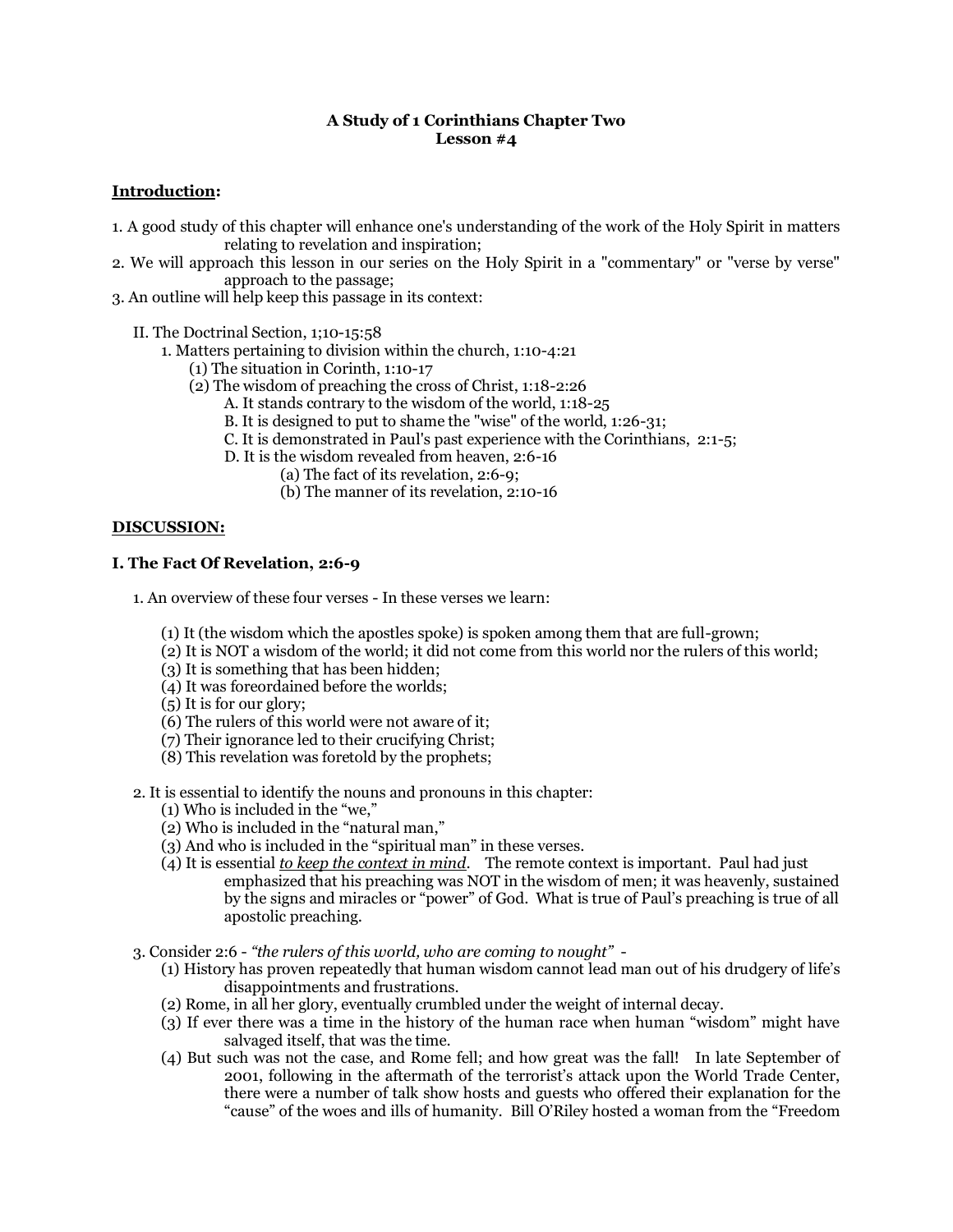From Religion Association," whose explanation provided a glimpse into precisely the reasoning of men. It was her conclusion that the religions of the world, and especially Christianity, were the root cause of the world's suffering. She concluded after "reading the Bible once," that our world would enjoy a utopia if all religions were somehow abolished. Quite the contrary, without God's divine guidance and revelation, man would be in worse shape than he is at the present.

- 4. Consider 2:7
	- (1) *"Mystery"*
		- A. Denotes something formerly hidden, but now revealed.
		- B. The NT uses the word a number of times in referring to
			- (a) the "mystery of lawlessness" (2 Thess. 2:7),
			- (b) the "mystery of godliness" (1 Tim. 3:16),
			- (c) the "mystery" of the resurrection (1 Cor. 15:51),
			- (d) the "mystery" of Israel's hardening (Romans 11:25),
			- (e) the "mystery" of Christ and the church (Eph. 5:32),
			- (f) the "mystery of Babylon the Great" (Rev. 17:7),
			- (g) And even the "mysteries of the kingdom of heaven" (Matthew 13:11).
		- C. All of these are, in a sense, closely associated. But I, for one, must admit that certain portions of the "mystery" still challenge the mind and may never be known until the time Christ returns.
	- (2) These things were *"foreordained...unto our glory."* In the final analysis, all of these things will bring us to ultimate glory with the Father, His Son, and the Redeemed of all ages.
- 5. Consider 2:8
	- (1) The *"rulers of this world"* included Pilate, the High Priest, those who were in complicity with them, and the Roman soldiers. They did not KNOW of God's plan, and in their ignorance, they crucified the "Lord of Glory."
	- (2) *"had they known it...would not have crucified the Lord of glory"* of all the "what if's" of history!
- 6. Consider 2:9
	- (1) This verse is often quoted as a reference to the unknown things about heaven and those things that have been prepared for us in that eternal spiritual realm.
	- (2) But the context will not support such a view.
	- (3) Paul has quoted portions of Isaiah 64:4 and 65:17.
	- (4) The reference here is to the revelation of that "mystery" whereby men could come to enjoy fellowship with God. It was the means of redemption that "eye saw not" - not available by means of research among the so called scholars of the world - *"and ear heard not"* - in that the message was not passed down orally from generation to generation as if it had been devised by their forefathers and communicated by human means - *"and which entered not into the heart of man"* - unknown, and incapable of being made known and/or grasped by the hearts of men through the ways of the world. All such *"things God prepared for them that love him,"* i.e. the Scheme of Redemption, forgiveness, and inclusion of the Gentiles in God's plan for salvation. Cf Eph. 3:3-5.

#### **II. THE MANNER OF REVELATION, 2:10-16**

- 1. Refer to the outline of this chapter
- 2. An overview of these verses tells us the following:
	- (1) God revealed these things through the Spirit;
	- (2) The Spirit of God knows the things in the mind of God;
	- (3) The reception of the Spirit on the part of the apostles enabled them to know the things under consideration;
	- (4) Upon receiving these things from the Spirit, they were communicated in spiritual words;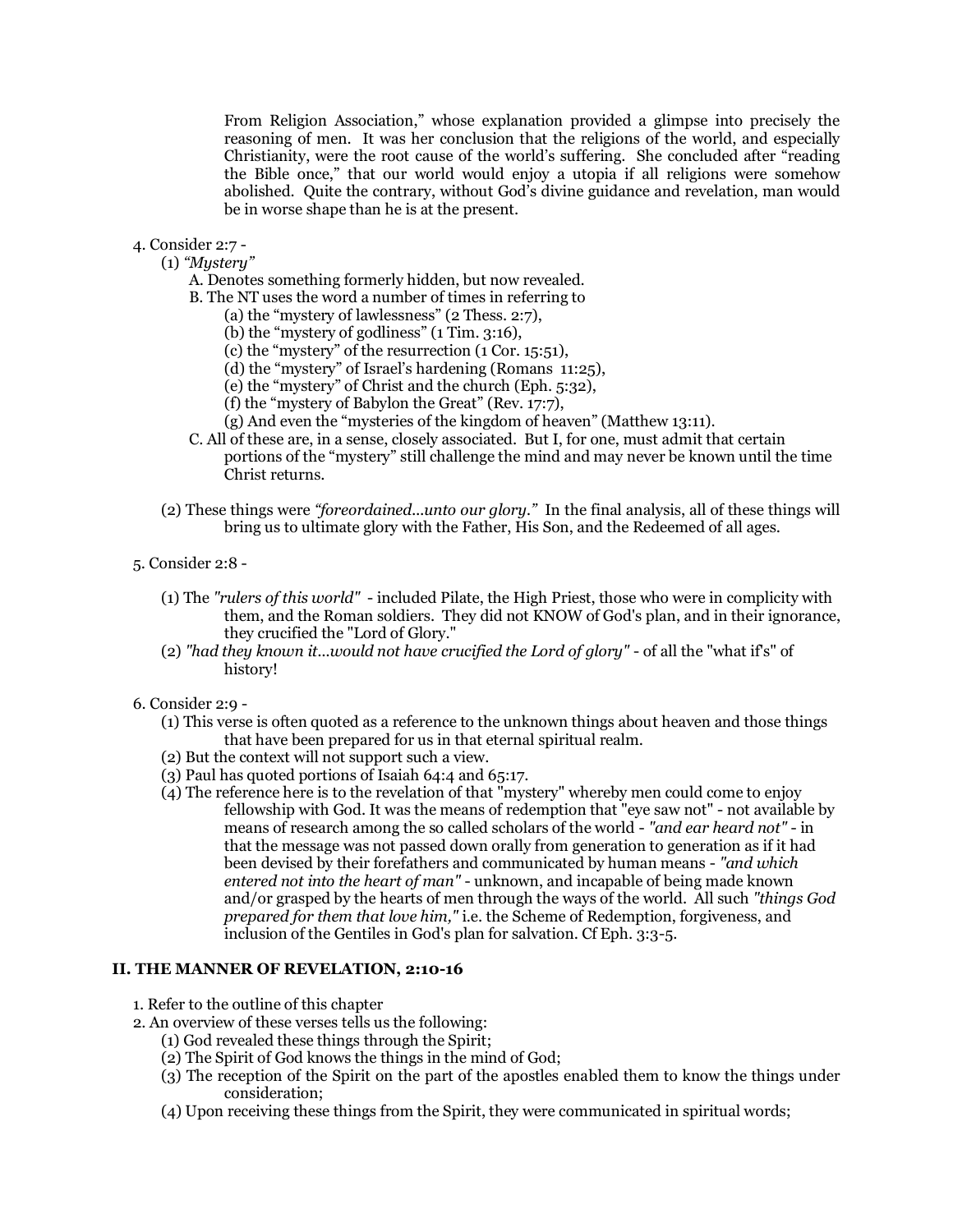- (5) The "natural man" does not receive these things;
- (6) The "natural man" cannot know these things;
- (7) The "spiritual man" has received these things;
- (8) The "spiritual man" has the mind of Christ;
- 3. Of particular interest in this section is the identity of the 'natural man' and the 'spiritual man.'
	- (1) The most common interpretation is to make the "natural man" a sinner, and the "spiritual man" the Christian.
	- (2) But we shall see as we examine the context that Paul is discussing the manner of revelation, and the 'spiritual man' is the inspired man through whom the Lord revealed His word.
	- (3) Thus, the "natural man" is the man who is uninspired, while the "spiritual man" is he who received the revelation.

#### 4. Consider **2:10**

- (1) *"unto us"*
	- A. Us who?
	- B. Us, the apostles!
	- C. It was to this select group of men that the Holy Spirit revealed the truth, fulfilling the promise of the Lord that the Spirit would make known all things, and lead them into all the truth (John 16:13, John 15:26-27, John 14:26).
	- D. "It is a mistake to construe 'us' in this passage as indicative of all Christians, except to the extent of their having received God's revelation through the holy apostles" (Coffman, page 35).
- (2) The *"deep things"* is synonymous with the "mystery."
	- A. The Spirit knew that mystery, and revealed it to the apostles.
	- B. Those things are considered "deep" because they are beyond the reach of the "natural man," unaided by divine guidance, i.e. inspiration.
- 5. Consider 2:11
	- (1) Here is an illustration and application of the truth being presented in these verses.
	- (2) No one knows what someone is thinking unless that individual divulges it to another.
	- (3) Even so with God. No man can possibly know what is in God's mind.
	- (4) Hence the necessity for the Godhead to make those things known.
	- (5) It was Deity's design that the Holy Spirit would be the medium of communication of those truths referred to as the "mystery."
- 6. Consider 2:12
	- (1) *"We received"* describes the process of revelation.
	- (2) A good parallel verse is Ephesians 3:3-5, where Paul says "that by revelation was made known unto me the mystery."
	- (3) *"the spirit of the world"* has reference to the learning of the world that which is imparted through natural means of study, examination, etc.
	- (4) *"the spirit which is from God"*
		- A. The big question here is the identification of the "spirit" in this phrase.
		- B. Is it the Holy Spirit? Is it a reference to a particular "mind set"?
		- C. The context points to this as being the Holy Spirit for at least the following reasons.
		- D. First, the "spirit of the world" and the "spirit of God" are held in contrast with reference to the origin or information provided the apostles. While they did NOT receive their information by the *"spirit of the world,"* they did receive it from the *"spirit of God."*
		- E. Second, the next verse elaborates on this by pointing out that it was indeed the "Spirit" of God that "teacheth."
		- F. Third, this "spirit which is from God" was "from God" with the specific purpose in mind of providing the "things that were freely given to us of God," i.e. the gospel.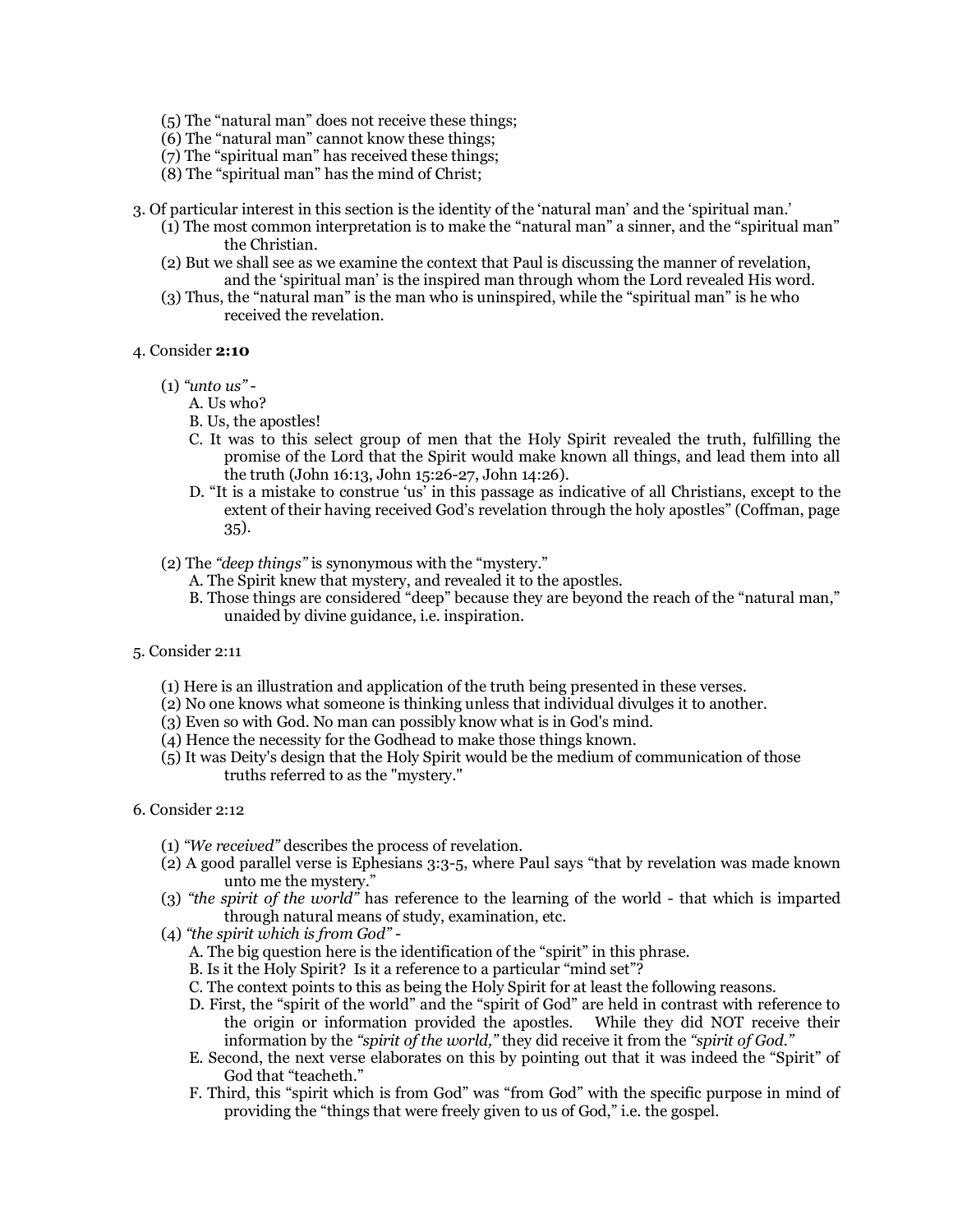#### 7. Consider 2:13

- (1) The *"things"* here are those "things" given by revelation and which "we [apostles, TW] spake."
- (2) Again from Ephesians 3:3-5 we see the same process: "as I **wrote** before in few words, whereby, **when ye read**, ye can perceive my understanding in the mystery of Christ."
- (3) Implied in this verse is plenary and verbal inspiration.
- (4) The notion that God gave men the ideas, and they then put those ideas into words, is absurd even on the surface.
- (5) All one needs ask is, "How can any idea be presented without the use of words?"
- (6) But notice carefully that Paul makes reference to certain *"things which also we speak."*
	- A. Those things which he spake are modified and defined:
	- B. They are NOT in words of man's wisdom or origination;
	- C. They are the very things that the Spirit teaches.
	- D. And how does the Spirit teach those things? He combines those same "spiritual things" with "spiritual words" (this being the properly supplied word here, based upon its appearance in the first part of the verse).
- (7) There is no stronger case for verbal inspiration than the passage which is before us.
- (8) Albert Barnes concluded: "Words are the signs of thoughts; and if God designed that his truth should be accurately expressed in human language, there must have been a supervision over the WORDS used, that such should be employed, and such only, as should accurately express the sense which he intended to convey" (page 38, Commentary on 1 Corinthians).
- (9) Coffman makes this excellent observation: "Clearly, the 'combining' in this verse pertains to what the Spirit of God did, not to what Paul did; and the fact of the Spirit's combining spiritual things (ideas) with spiritual words would leave the choice of words to the Spirit, not to men" (page 37).
- (10) Consider: The wisdom of God is contrasted with the wisdom of the world (cf 1:19 and 1:21). Paul clearly stated that when he came to Corinth that his preaching was not with the "enticing words of man's wisdom, but in the demonstration of the Spirit and of power" (2:4). When in 2:6 Paul says "we speak wisdom," he was talking about the fact that he spake by inspiration. The false teachers, on the other hand, spake by human wisdom, or wisdom that was not demonstrated by any power of the Holy Spirit. Then in 2:13, Paul speaks of the things which "also we [the inspired apostles] speak, not in man's wisdom [not in uninspired wisdom], but which the Spirit teacheth [through inspiration], combining spiritual things with spiritual words."

#### 8. Consider 2:14

- (1) The *"natural man"* is sometimes understood as the unregenerate man. But this, it seems to me, fails to consider the context, and presents more problems than it solves.
- (2) The other view, and the one which I accept without reservation, is that the "natural man" is the "uninspired man."
- (3) Paul was trying to point out that those doctrines which God has given unto us pertaining to salvation, redemption, the scheme of redemption, etc. cannot be received by **natural** means.
- (4) Those things can only be learned by revelation, or by the study of those things revealed. This is inforced by Paul's words in Ephesians 3:3-5.
- (5) George DeHoff has this excellent comment in his book, Sermons On First Corinthians: "Paul means that ordinary man cannot receive or give a revelation from God, because God has not selected him and filled him with the Holy Spirit. Only the apostles and certain other writers of the NT were so selected and guided" (page 32).
- (6) *"receiveth not the things of the Spirit of God"*
	- A. The "natural man" is the man who has not received inspiration from the Spirit.
	- B. Consequently, he *"cannot know them."* No man could know the truth unless the Spirit taught him.
- (7) *"they are spiritually discerned" -* One who was not inspired by the Holy Spirit was not able to judge the things, i.e. determine if they were right or wrong.
- 9. Consider **2:15**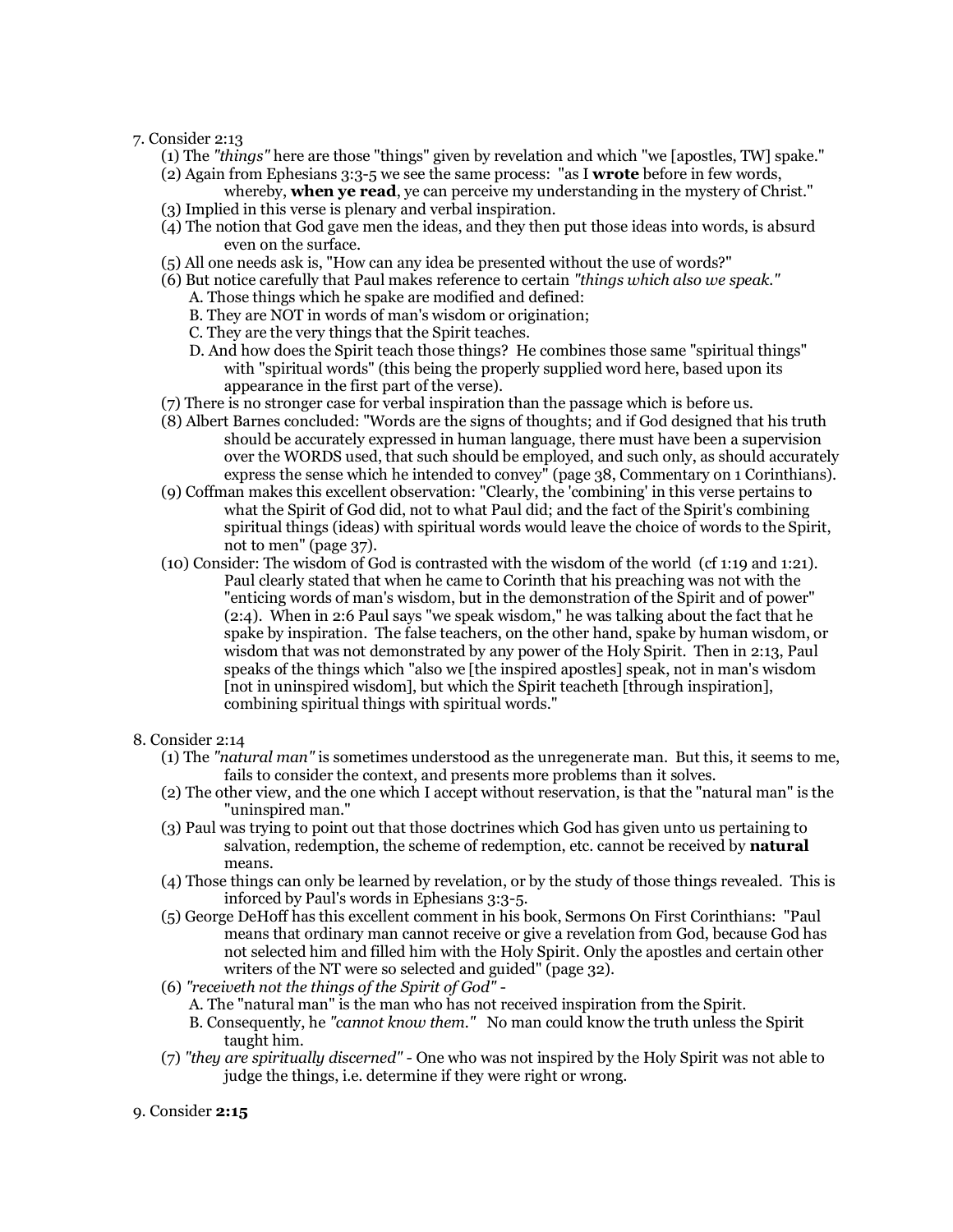- (1) Keep in mind that the "spiritual man" is the inspired man.
- (2) Such a one *"judgeth all things,"* meaning he, by inspiration, and thus speaking for God, sets forth ("judges") the approval/disapproval of "all things."
- (3) Herein is implied the all encompasing authority of our Lord through the means of revelation by the Holy Spirit.
- (4) It is equivalent to Matthew 28:18, "All authority hath been given unto me...." If it is the case that God has given judgment unto the Son, and if the Son delegated it to the apostles thru the Holy Spirit, and that you and I can read and "know" and "understand" the very things Paul knew and understood (Eph. 3:3-5), then it is the case that when we determine that something is right or wrong based on God's word that it is not we who are judging, but God Himself.
- 10. Consider **2:16**
	- (1) Clarke renders this verse, "Who hath known the mind of the Lord that he should teach IT." No man, unaided by inspiration, can possibly teach the truth of God. In principle the same is true tody. No man, apart from inspired scripture, can possibly know what God's will is. This is precisely the point at which every single religious system divised by man falls flat on its face. The great failure of theologians to respect the standard set before us has produced an amalgamation of religious "tom-foolery" that astounds the imagination.
	- (2) *"We have the mind of Christ"* shows that Paul recognized himself as only one among several others who were so inspired.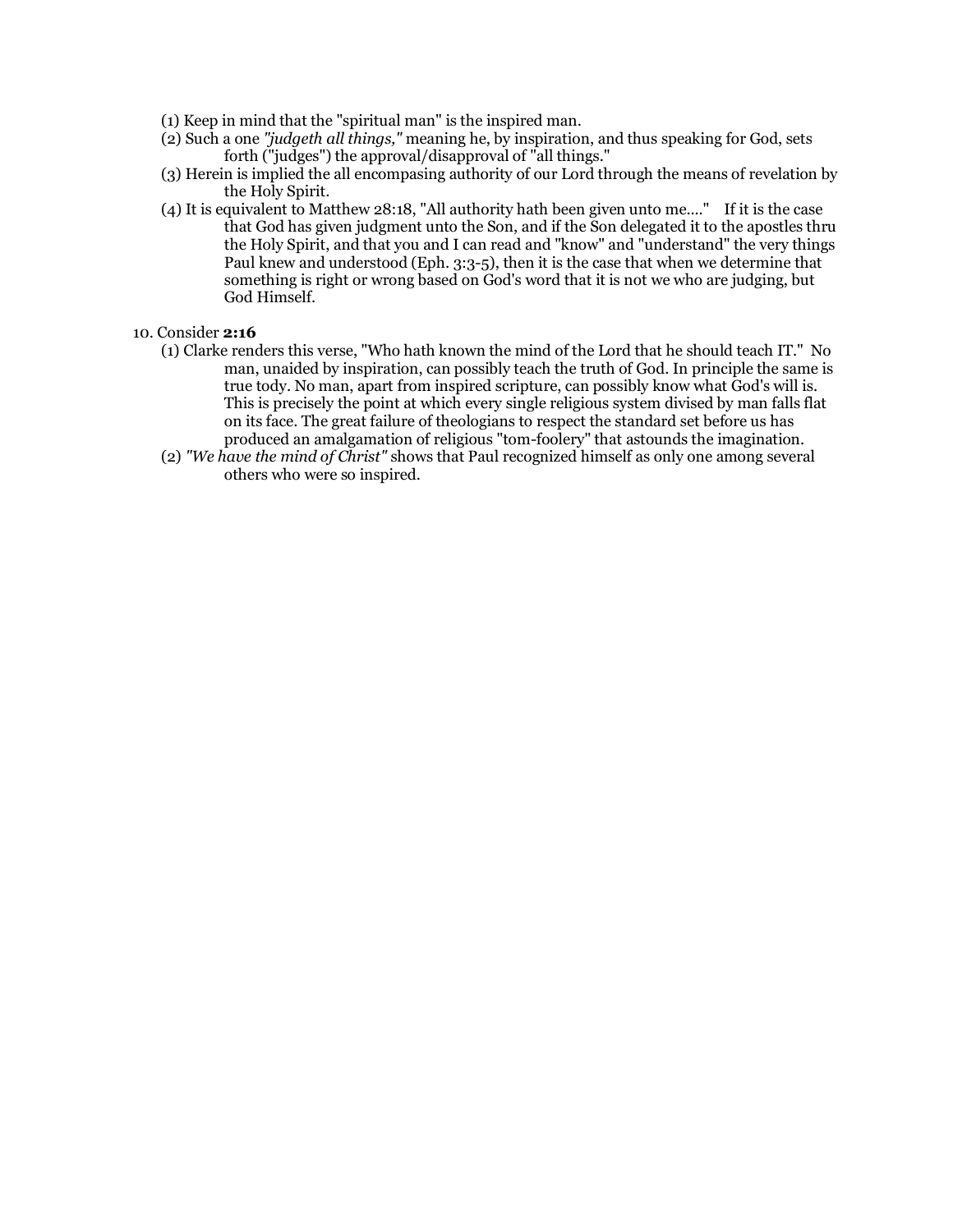# *"Baptism of the Holy Spirit"*

Lesson #6

SUBJECT: Holy Spirit

TITLE: "Baptism of the Holy Spirit"

PROPOSITION: To examine a number of passages on this particular aspect of the Holy Spirit, OBJECTIVE: That we might have a better understanding of this most misunderstood aspect of the H.S.

## **Introduction:**

- 1. This study would fall into the **larger topic** of the work of the Holy Spirit
- 2. The **NEED** for this particular study of the baptism of the H.S.
	- (1) Not enough preaching on the subject;
	- (2) Error taught, both in the church and out of the church;
	- (3) The need to EQUIP ourselves to answer the error;
- 3. Reference to STPO:
	- (1) We want to examine a number of passages on this particular aspect of the Holy Spirit,
	- (2) In order that we might better understand this most misunderstood and at the same time vital subject;
	- (3) We shall do this under three headings:

A. Some **PRELIMINARIES** - in which we will take a look at some passages leading up to an examination of the actual cases of baptism of the HS;

- B. The **PROCEEDINGS** in which we will look at the only two examples we have in the NT of H.S. Baptism;
- C. Some **PRACTICAL APPLICATION**

### **DISCUSSION:** Let us note...

### **I. SOME PRELIMINARIES:**

1. By this, we mean to simply take a look at a number of passages leading up to the baptism of the Holy Spirit;

# 2. **John the baptizer spoke of the Baptism of the H.S.**

- $(1)$  Mat  $3:4-12$  --
- (2) "I indeed baptize you in water" did not include everyone;
- (3) *"He that cometh"* is the Christ;
- (4) When Christ came, He would...
	- A. Baptize at least **some of them** in the Holy Spirit;
	- B. Baptize at least **some of them** in fire;
- (5) The "fire" here has reference to the final judgment (cf. vs. 10, and 12 that surround verse 11);
- (6)Joh\_1:33 **- "**And I knew him not: but he that sent me to baptize in water, he said unto me, Upon whomsoever thou shalt see **the Spirit descending**, and abiding upon him, **the same is he that baptizeth in the Holy Spirit**.**"**
- 2. **Christ spoke of the work of the H.S. and the baptism of the H.S.**
	- **(1) (but more from the** *consequenses* **that would come upon the apostles):**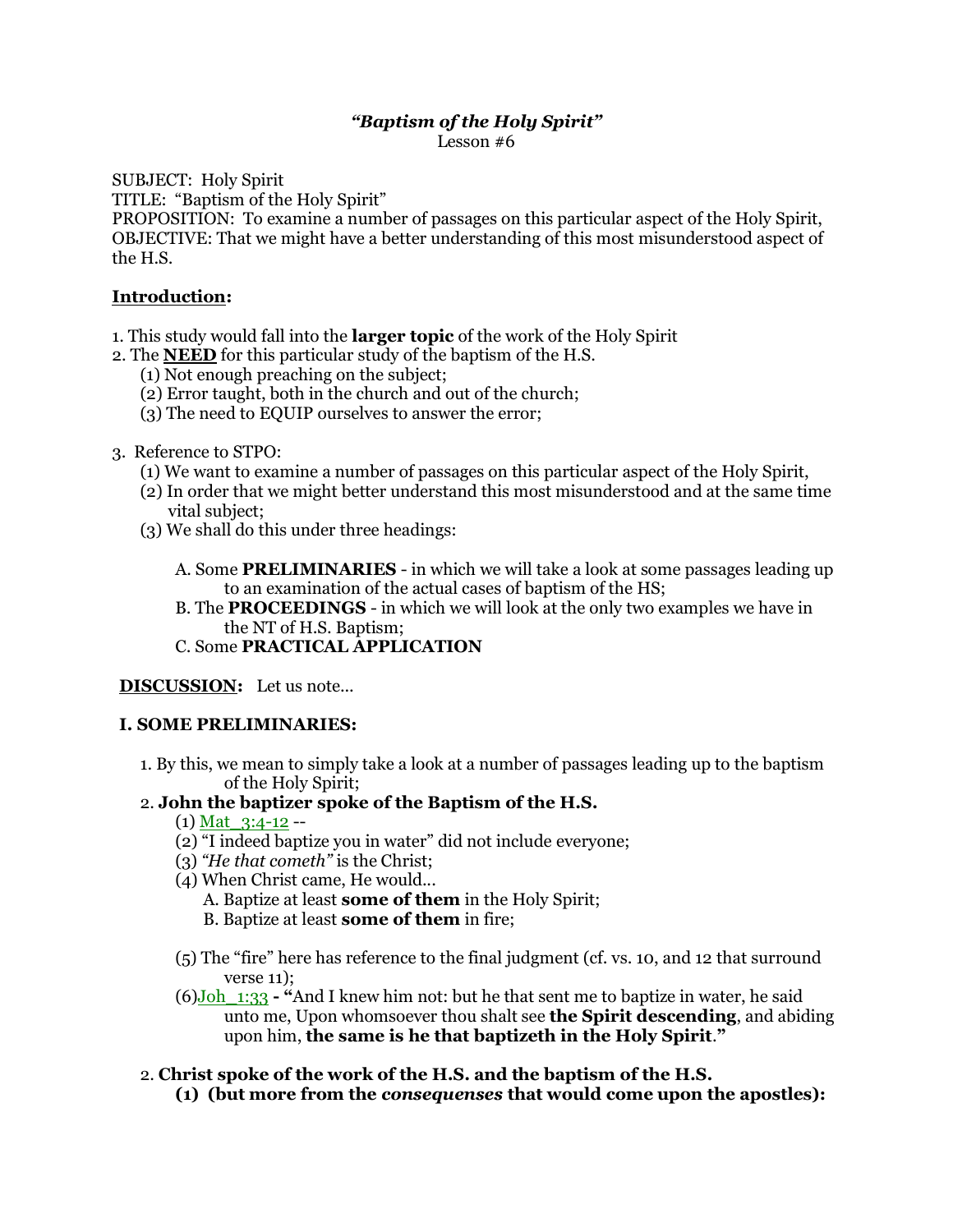- (2) Joh\_14:17 **-- "**And I will pray the Father, and he shall give you another Comforter, that he may be with you for ever, even the Spirit of truth: whom the world cannot receive; for it beholdeth him not, neither knoweth him: ye know him; for **he abideth with you**, and **shall be in you**.**"**
- $(3)$  Joh  $14:26$  -- "But the Comforter, even the Holy Spirit, whom the Father will send in my name, **he shall teach you all things**, and **bring to your remembrance all that I said** unto you."
- (4) Joh  $15:26$  "But when the Comforter is come, whom I will send unto you from the Father, even the Spirit of truth, which proceedeth from the Father, **he shall bear witness of me**:"
- (5) Joh\_16:13 "Howbeit when he, the Spirit of truth, is come, **he shall guide you into all the truth**: for he shall not speak from himself; but what things soever he shall hear, these shall he speak: and he **shall declare unto you the things that are to come**."
- (6) List of those things in black:
	- A. "He shall abide with you"
	- B. "He shall be in you"
	- C. "He would teach them"
	- D. "Bring all things to their remembrance"
	- E. "Bear witness of Christ"
	- F. "Guide them into all truth"
	- G."Declare all things that are to come"
- **3.** Act 1:4-8 **-** Notice particularly in these verses...
	- (1) The word "baptism of H.S. does not appear as of yet;
	- (2) Note WHO is being spoken to here the apostles as noted by the use of the noun (verse 2), and the pronouns throughout referring to the apostles;

### **II. THE PROCEEDINGS - TWO EXAMPLES:**

- 1. Luke, through inspiration of the H.S. has recorded the "proceedings" of the early NT church;
- 2. So far as the record is concerned there are two, and only two, instances of the baptism of the Holy Spirit
- 3. Right here it is important that we **deviate and discuss this word "baptism":**
	- (1) The word itself "immerse, submerge, overwhelm..."
	- (2) The ELEMENT of the baptism has to be identified in the context of the use of the word:
	- (3) There is the **"baptism of suffering"** which Jesus experienced cf Mat\_20:22 "But Jesus answered and said, Ye know not what ye ask. Are ye able to drink the cup that I am about to drink? They say unto him, We are able."
	- (4) There is, obviously, baptism in **water** John's baptism, the baptism of the great commission; Joh\_3:23
	- (5) Hence, when Jesus spoke of the baptism of the H.S. He was speaking of an overwhelming, an immersion in, the Holy Spirit;
	- (6) There is a difference between being "filled" with the H.S. and being "baptized in" the H.S. (illus: you can FILL a glass with water, or you can immerse a glass IN water);
- 4. It is also necessary to discuss the **"measures of the Holy Spirit"**
	- (1)  $Joh_{3:34}$  "For he whom God hath sent speaketh the words of God: for he giveth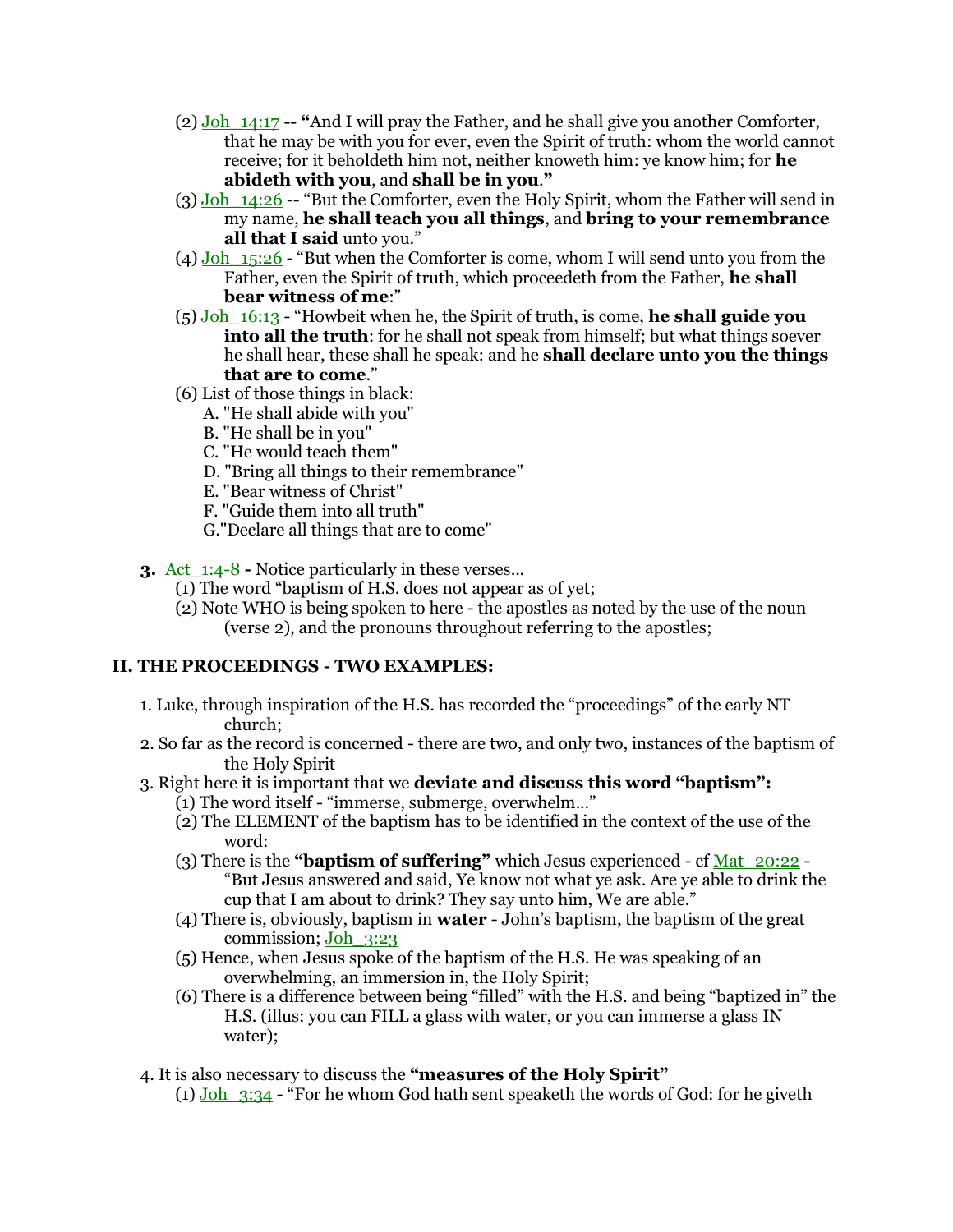not the Spirit by measure" [consider use of the words, context, etc];

- $(2)$  Eph  $4:7-8$  "But unto each one of us was the grace given according to the measure of the gift of Christ. Wherefore he saith, When he ascended on high, he led captivity captive, And gave gifts unto men"
- (3) When we use the word "measure" we are speaking, **not of breaking the Holy Spirit up into little bits and pieces, but to the measure of the work or degree of the work of the Holy Spirit;**

\*\*\*\*\* To this point nothing is said about the **baptism** of the Holy Spirit**, at least not using the same terminology;**

## 5. Act\_2:1-4 **is the baptism of the Holy Spirit upon the apostles:**

- (1) Note, it is not called such, but implied in the context (1:6-8);
- (2) Note the text; also vs. 4
- (3) Consider the consequences of this event so far as the apostles were concerned:
	- A. Given apostolic authority;
	- B. Given ability to perform miracles;
	- C. Given ability to **pass on the spiritual gifts;** Act 8:14-19
	- D. Had "signs of an apostle"  $2\overline{C_0}$  12:12 "Truly the signs of an apostle were wrought among you in all patience, by signs and wonders and mighty works."
	- E. Important to note: These things were not the baptism of the H.S., they were granted to the apostles as a result of such; Act\_1:8

## 6. **Acts 10-11 and the household of Cornelius:**

- (1) Overview of the "proceedings" in chapters 10-11;
	- A. Cornelius the man Acts 10:1-2;
	- B. He was told to send for Peter 10:5;
	- C. Information about Peter, 10:9-16 -
	- D. Peter meets men and goes to household of Cornelius, 10:17-24;
	- E. Information about Peter meeting Cornelius, 10:25-33;
	- F. Peter's sermon, 10:34-43;
	- G. Cornelius receives an overwhelming in the HS that enables Cornelius to speak in tongues, 44-46;
	- H. Cornelius is commanded to be baptized, 47-48;
	- I. Peter rehearses what happened in 11:1-18;
- (2) Observations:
	- A. Why did Peter receive this vision? God was trying to convince Peter that he needed to preach to the Gentiles
	- B. Acts 11:14-18 -
	- C. Peter likens what happend to Cornelius to what happend to them on the day of Pentecost;
	- D. IF Baptism of HS was for all Christians, why go all way back to Pentecost?
	- E. Granted that Cornelius DID NOT RECEIVE the same powers, guidance, etc. that apostles received - but PETER LIKENED IT UNTO THAT EVENT!
	- F. 1Co\_14:22
	- G. Who was the "unbeliever"? Peter
	- H. I know now why Peter received the vision and Cornelius was given the power of tongues - the tongues were designed to convince Peter that the gospel was for all men.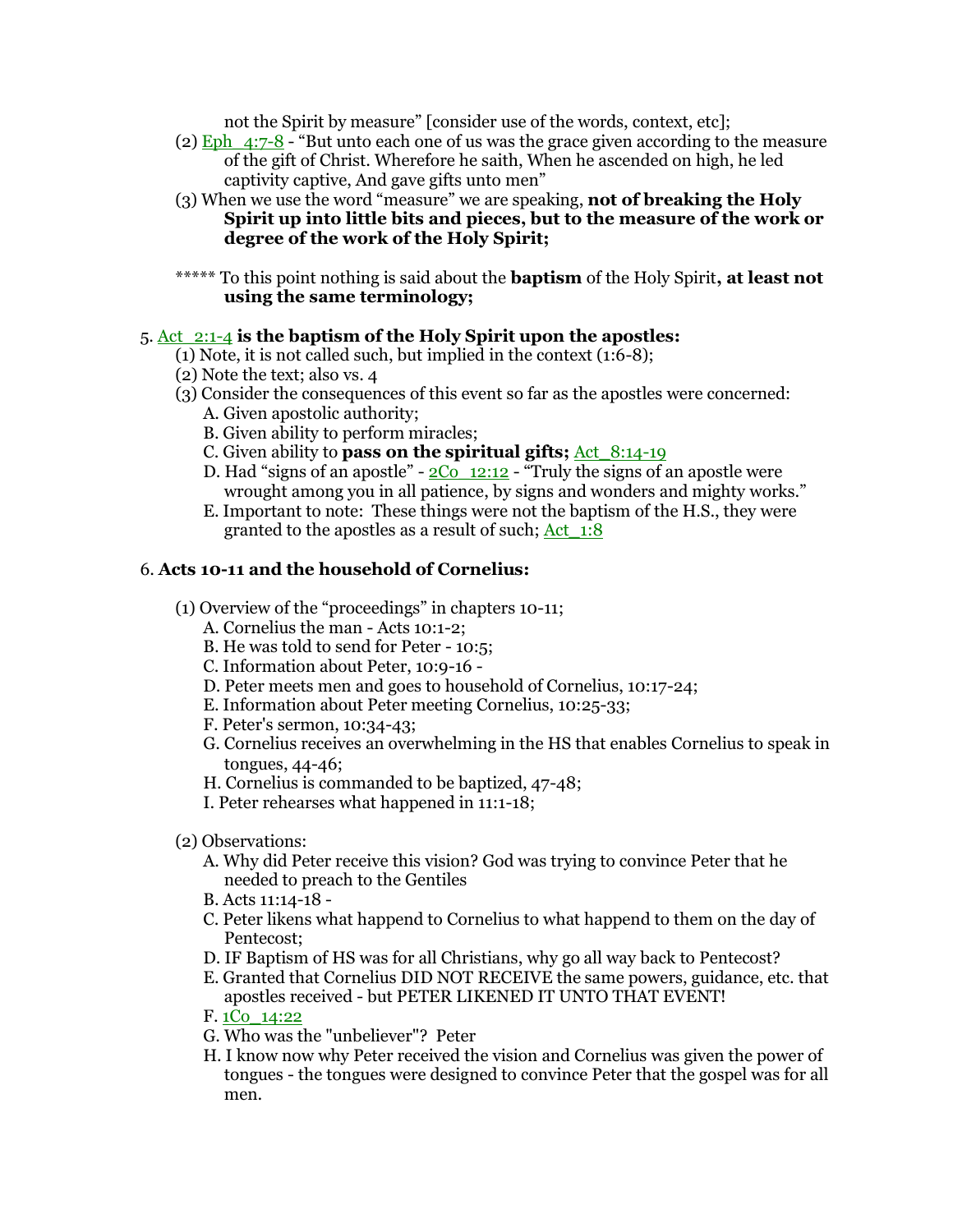I. Even though this is not called the baptism of the HS it is LIKENED to the even in Acts 2 by Peter.

### **III. SOME PRACTICAL CONCLUSIONS:**

- 1. Meaning, there are some things we can draw from all of this;
- 2. First, Holy Spirit Baptism is **a promise, not a command:**
	- (1) Difference between the two;
	- (2) It was a **promise** by Christ **unto the apostles**;
- 3. Second, the **purpose of the Holy Spirit baptism** was varied, depending upon the case in point under discussion:
	- (1) In the case of the Apostles?
		- A. To endow them with power;
		- B. To enable them to bear witness, accompanied by signs and wonders, of the resurrection and ascension of the Christ;
	- (2) In the case of Cornelius?
		- A. It was **not to begat him**, since men are begotten by the word (1Pe 1:23);
		- B. It was **not to give him faith**, since faith comes by hearing the word (Rom\_10:17);
		- C. It was **not to save him from his sins**, since it is clearly stated that Peter was to speak unto him words whereby he would be saved  $(Act_{11}:14)$ ;
		- D. It was **not to purify his soul**, since that is likewise done by the word of God (1Pe\_1:22);
		- E. It **WAS TO SERVE AS A SIGN UNTO PETER THAT GOD WOULD ACCEPT THE GENTILES INTO THE CHURCH**;

### **CONCLUSION:**

- 1. In view of **EPHESIANS 4:4-5** there is only **one baptism**, and hence, Holy Spirit baptism has fulfilled its purpose and gone by the wayside;
- 2. Thus we have seen, regarding the Holy Spirit Baptism....
	- (1) Some Preliminary considerations;
	- (2) The Proceedings provided by Luke;
	- (3) Some Practical Conclusions;
- 3. Let us equip ourselves to deal with the error which presently surrounds this subject; and let us defend the truth at all times and in all places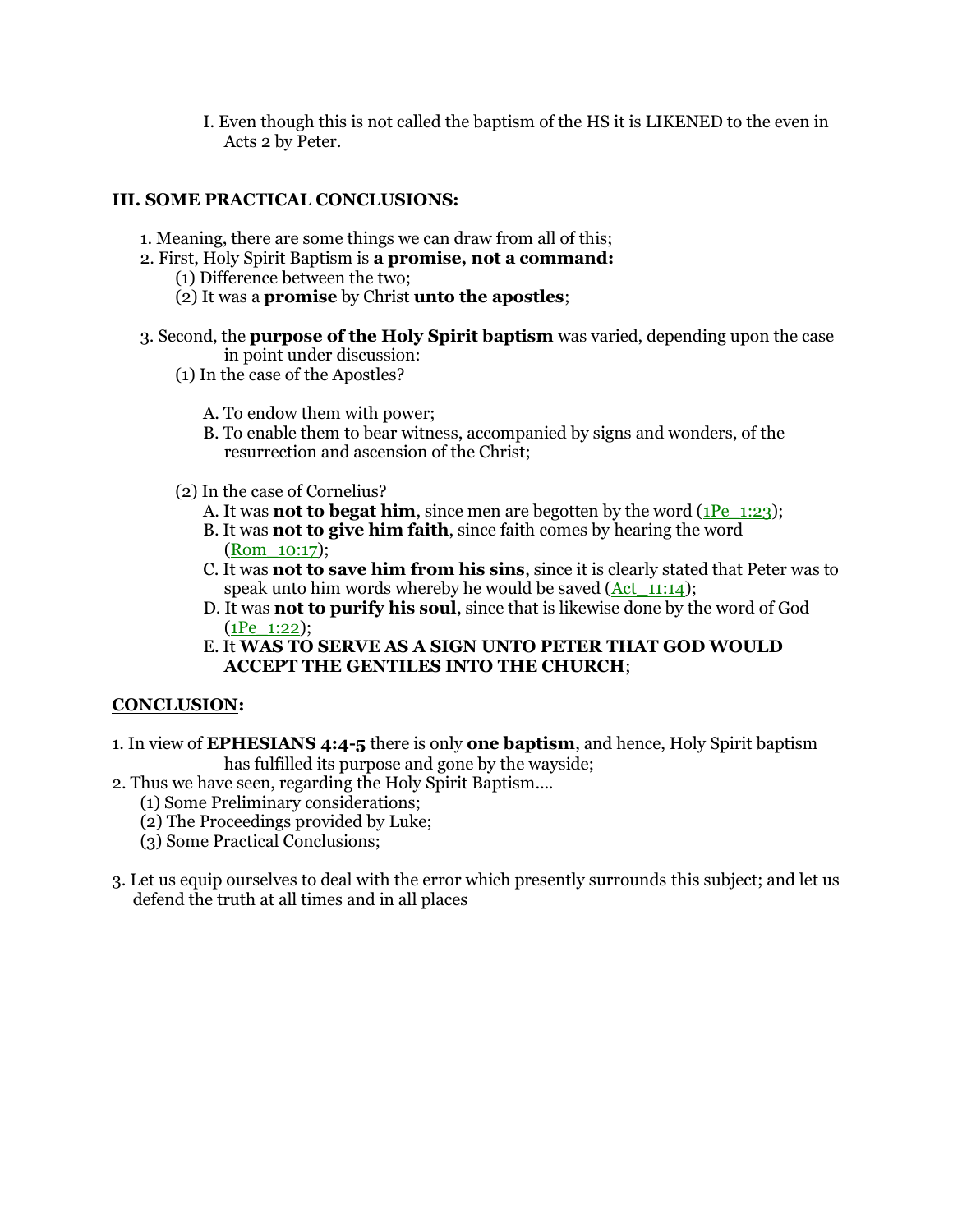### **Sins Against The Holy Spirit Lesson #6**

#### **Introduction:**

- 1. Sins against the Holy Spirit include a wide range of subject matter; we will be focusing on
	- (1) Grieving the HS
	- (2) Resisting the HS
	- (3) Despising the HS
	- (4) Quenching the HS, and
	- (5) Blaspheming the HS
- 2. Of particular interest is the last one perhaps in fear that they may have commited an "unpardonable sin"
- 3. The Bible speaks of three kinds of sins:
	- (1) Sins that have been forgiven or pardoned cf.  $2Sa$   $12:13$ ;  $1Jn$   $2:12$ ; Eph  $4:32$ ;
	- (2) Sins that are forgiveable or pardonable, but remain unforgiven because of the conditions of pardon have not been met -  $Act_{3:19}$ ;  $1Jn_{1:9}$ ;
	- (3) The *unpardonable sin* which "shall not be forgiven" or "the blasphemy against the Holy Spirit Mat<sub>12:32</sub>; Mar<sub>2:29</sub>; Luk<sub>12:10</sub>

4. In this lesson we will concentrate on the various "sins" against the HS.

#### **DISCUSSION:**

#### **I. THE STEPS TAKEN TOWARD THE BLASPHEMY OF THE HOLY SPIRIT:**

- 1. We observe first of all that sin is *progressive* in its nature: Jas\_1:13-15; Heb\_3:12; Isa\_31:1 ff; What then are the "steps" that might lead one to be past the point of forgiveness?
- 2. First, *one resists the Holy Spirit*:
	- (1) cf. Act\_7:51 -
	- (2) The word "resist" translates a Greek word that means "to fall against or upon; then to strive against, to resist"
	- (3) How might we thus "resist" the HS? by disobedience, neglect, indifference, etc;
- 3. Second, *one can grieve the Holy Spirit*:

 $(1)$  Eph  $4:30$ ;

- (2) The word translated "grieve" means "to cause pain, or grief; to distress, grieve";
- (3) It is rendered "caused sorrow" in  $2C_0$   $2:5$ , or "have caused grief"
- (4) In  $2\text{Co}$  7:8 it is rendered "made sorry"
- 4. Third, *one can despise the Holy Spirit*:

(1) Heb\_10:29;

- (2) The word rendered "despite" or "insult" means translates a word that means "to treat with insult; to insult another"
- 5. Fourth, *one can quench the Holy Spirit*:

 $(1)$  1Th  $\,$  5:19;

- (2) The word that is translated "quench" means "to suppress, stifle the divine influence";
- (3) Eph  $6:16$  it also appears to "quench the fiery darts of satan"
- (4) It also appears in  $\overline{Mat}$  12:20;

6. Note:

- (1) The progressive nature of sin;
- (2) The dangerous path will leave to a point of no forgiveness the question remains, "Why?"

#### **II. WHAT THE BLASPHEMY OF THE HOLY SPIRIT IS NOT:**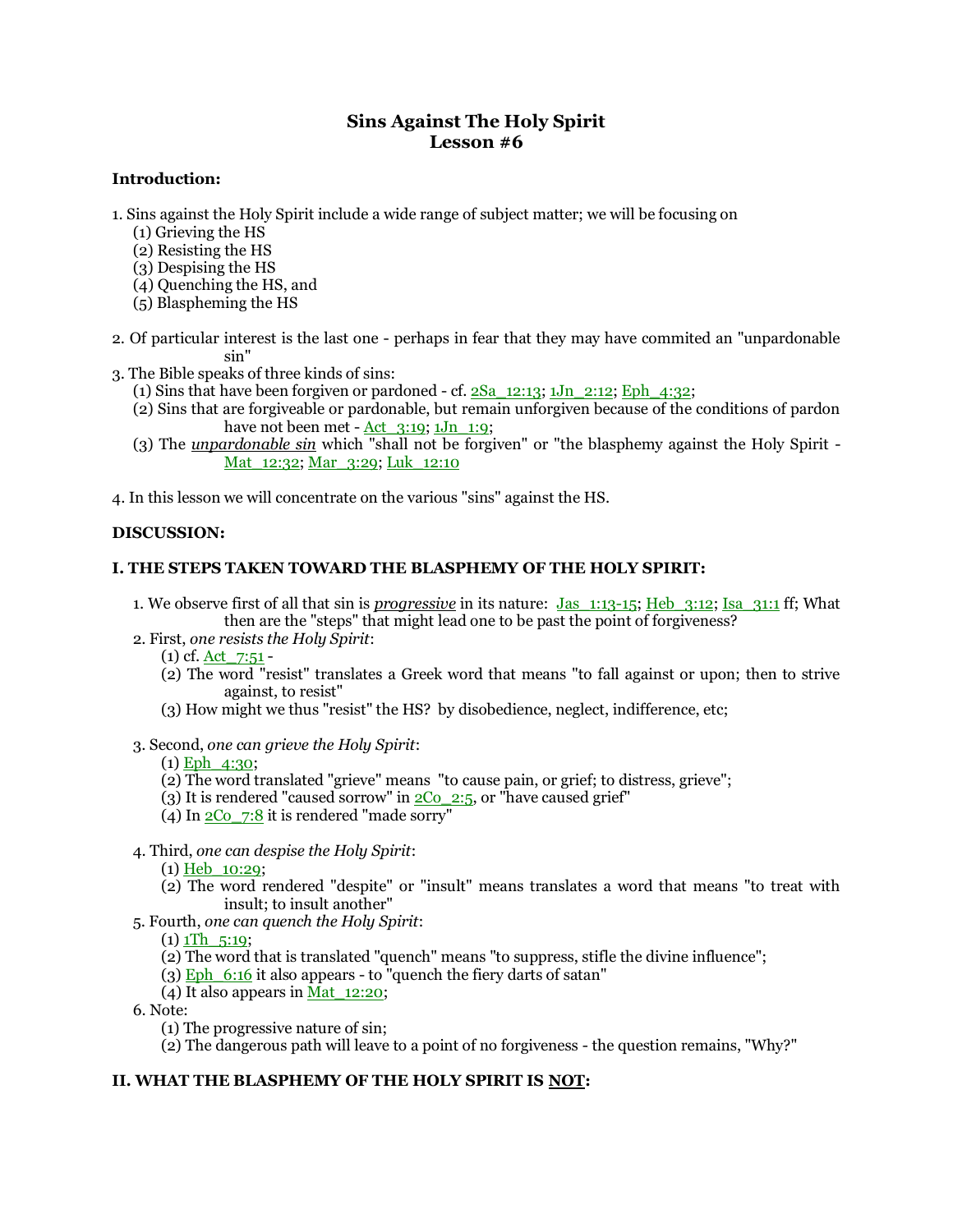1. Various attitudes regarding this sin:

- (1) Many think they have commited this sin and they become stoic in their self pronouncement to the judgment of hell;
- (2) Others live in fear of commiting the sin;
- (3) Entirely too many misunderstand what the sin is including some of our brethren;
- 2. First, *it is not a continual and persistent rejection of the direct and miraculous operation of the Holy Spirit*:
	- (1) The Holy Spirit does not operate miraculously today cessation of miracles will be studied in a subsequent lesson;
	- (2) In addition, the HS has NEVER operated directly upon the heart of an individual to bring about conversion or sanctification
		- A. Rom\_1:16;
		- B. Act\_2:37-38;
		- C. 2Ti\_3:16-17;
- 3. Second, *the blasphemy of the Holy Spirit is not murder*:
	- (1) Even those who killed Christ were offered pardon Act\_2:22-23; Act\_2:36-37;
	- (2) David was forgiven of murdering Uriah Psa\_51:1-6; 2Sa\_12:9-13;
	- (3) Moses? Exo\_2:11-12; might we say he was forgiven of killing the Egyptian?
	- (4) Consider also Act\_22:4; Act\_26:10; Acts 7:58; Acts 8:1; Acts 22:16; 2Ti\_1:12; regarding Paul;
- 4. Third, *the blasphemy of the Holy Spirit is not adultery*:
	- (1) The Corinthians  $1\text{Co}$  6:9-11;
	- (2) Cf. Joh\_8:1-11;

5. Fourth, *it is not postponement of obedience of truth until one dies*:

- (1) Those who believe that if you delay obedience and then die, you have commited the sin;
- (2) The passages implies that those who commit this horrible sin continue to live while having already commited the sin, and who then live while having lost all opportunity of salvation
- (2) Those who have once died cannnot go on commiting the sin could they?
- 6. Fifth, *it is not backsliding or falling away*: Rev\_2:1-5; Gal\_6:1-2; Jas\_5:19-20;
- 7. Sixth, *it is not suicide*:
	- (1) One of God's first natural laws is that of self preservation
	- (2) One can only question whether those who take their own lives are fully aware of their actions, and if not, then not accountable at the time;
	- (3) It is the sins that lead up to suicide that will cause a person to be lost;
	- (4) We will leave it in the hands of God;
- 8. Seventh, *it is not merely attributing the power of God to Satan*:
	- (1) In Matt 12 where Jesus warns, but does not accuse!
	- (2) To hold this position one would have a problem with  $1Jn$   $1:8-10$ ;
	- (3) Cannot this sin of attributing the power of God to Satan be confessed?

#### **III. WHAT IS THE BLASPHEY AGAINST THE HOLY SPRIT?**

- 1. The sin is discussed in three different passages: Mat\_12:31-32; Mar\_3:28-30; Luk\_12:10;
	- (1) Note: *this is all the Lord had to say on the matter*;
	- (2) Note: He does not say the *had* commited the sin, but that it was possible, and perhaps even probable, that they would do so;
- 2. Whatever it is, *it is very tragic and terrible*:
	- (1) It is called *"the eternal sin"* in Mar\_3:29 in the ASV
	- (2) Those who commit it are in danger of "eternal condemnation" [again in Mark]
	- (3) Those who commit it will never be forgiven;